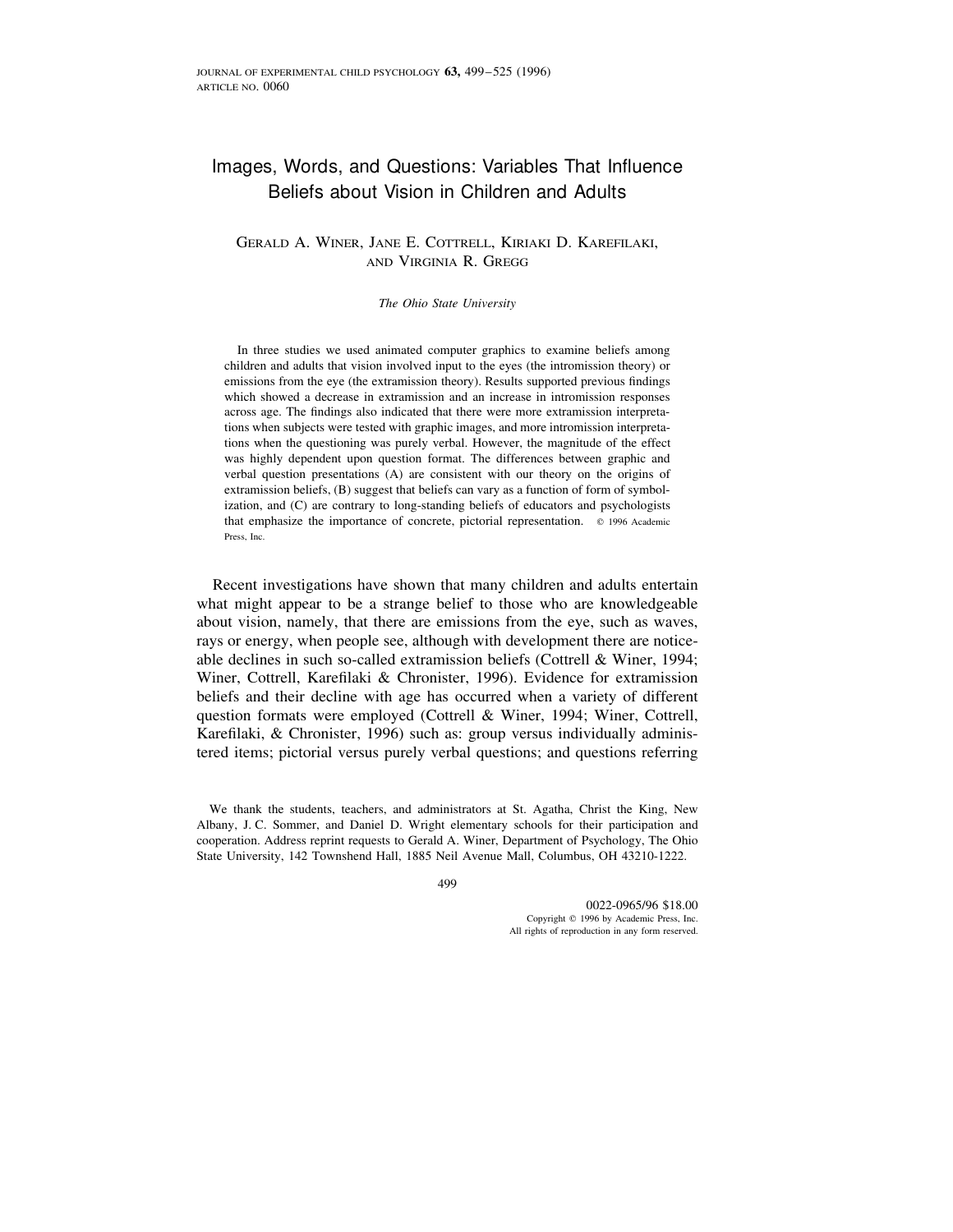to verbally described and to physically present referents of various types.<sup>1</sup> Moreover, the extramission beliefs seem relatively immune to variations in visual referents. Thus, although intromission answers increased when subjects were questioned about seeing a lit bulb, as opposed to a nonluminous object, extramission responses remained high and, furthermore, intromission responses given to the lit bulb did not transfer to questions about non-luminous objects (Winer, Cottrell, Karefilaki, & Chronister, 1996). Finally, there is evidence that extramission beliefs cannot easily be changed by exposure to common introductory psychology assignments and/or lectures on visual perception (Winer, Cottrell & Karefilaki, 1994; Hedman, 1995).

This recent research on intromission–extramission beliefs was originally sparked by observations of Piaget (1929/1969), who noted that children's beliefs about vision appeared to be consistent with Empedocles' theory, which held that there are emissions from the eye (Piaget, 1929/1969, p. 48). Piaget (1971) later claimed to have found strong support for the existence of children's extramission views, although his work on the topic has apparently remained unpublished (Piaget & Papert, 1971; Piaget & Lannoy, 1971, which are both included as references in Piaget, 1971, but which are cited without being referenced in the English version of the text, Piaget, 1974). Other writers, such as Guesne (1984, 1985), have found evidence consistent with extramission notions (see Cottrell and Winer, 1994, for a review), although these other investigators have sometimes argued against the existence of such beliefs.

As Piaget noted, beliefs about emissions from the eye parallel ancient theories of perception. In fact the extramission theories of perception were accepted by a number of ancient philosophers, including Plato, Euclid, Ptolemy and the eminent Muslim scholar, al Kindi. The history of extramission theories is documented in texts on the history of science (Lindberg, 1992) or of perception (Lindberg, 1976; Meyering, 1989).

Findings on extramission beliefs parallel results of research on naive physics, which have revealed that (A) both children and adults show a number of misconceptions in science (see McCloskey, 1983 and McCloskey & Kargon, 1988, for a review of earlier work; Vosniadou & Brewer, 1987), (B) ontogenetic development sometimes seems to parallel developmental trends in the history of science (Kaiser, McCloskey & Proffitt, 1986; McCloskey, 1983; McCloskey & Kargon, 1988; and Strauss, 1988), and (C) education often fails to change mistaken beliefs (see Chinn & Brewer, 1993; Eaton, Anderson, & Smith, 1984; Helm & Novak, 1983). However, the extramission conception of vision seems somewhat more unusual and counterintuitive to us

 $1$  One apparent exception to this age trend occurred when subjects were asked whether they could feel the stares of an unseen person, seemingly a question about extramission. Here, more older than younger subjects reported experiences of feeling stares, although that research also suggested that the phenomenon of feeling stares was conceptually different from intromissionextramission beliefs subjects held about visual perception (Cottrell, Winer, & Smith, 1996).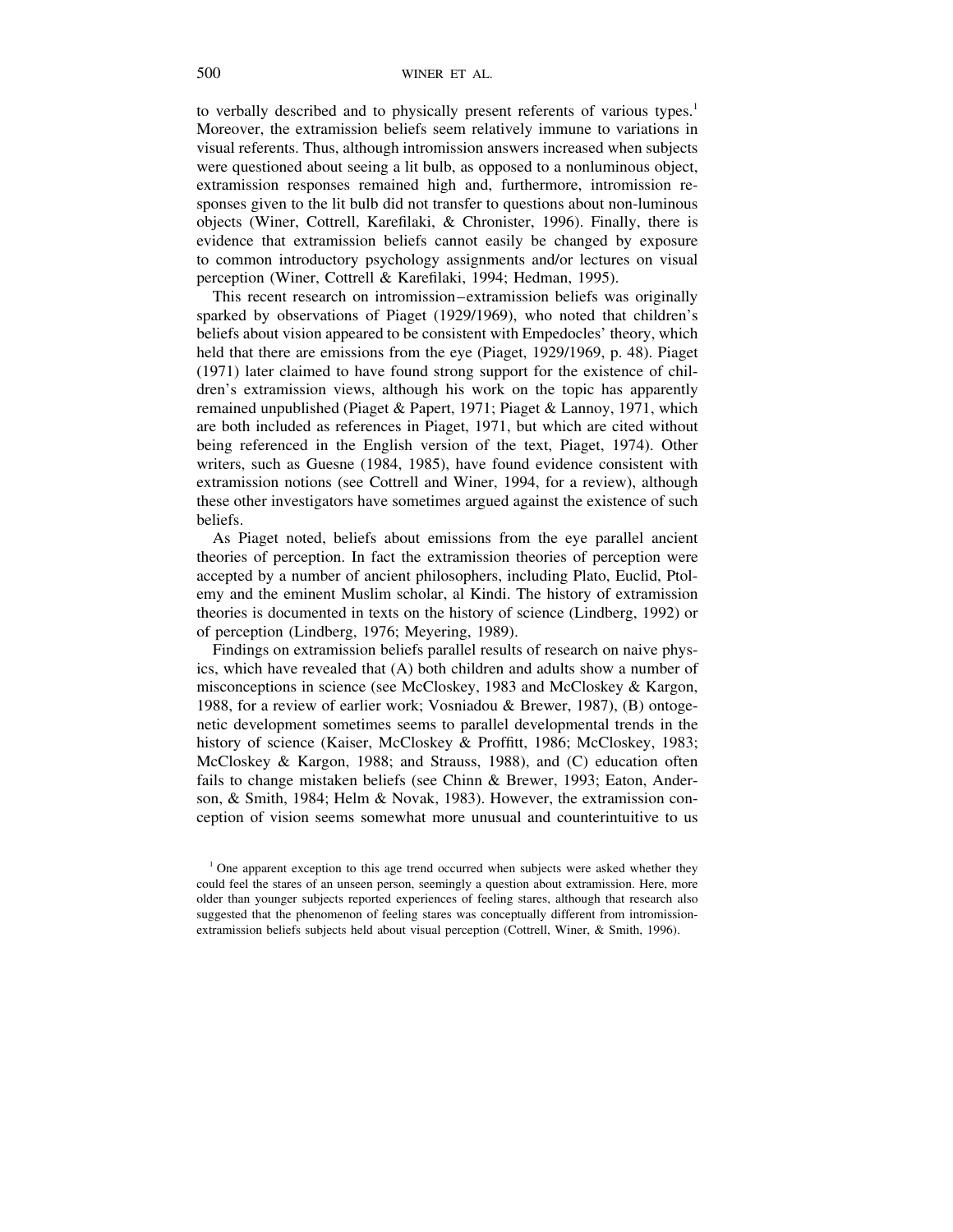than, say, other scientific misconceptions. To begin with, as was noted, the process of vision is commonly taught in school systems and tends to be repeatedly taught, whereas other misconceptions often involve physical principles that are not commonly taught to all students and certainly that are not commonly taught repeatedly (see McCloskey's work on predicting trajectories or paths of objects, e.g., Kaiser, McCloskey & Proffitt, 1985; Kaiser, Proffitt & McCloskey, 1986). Nor does there seem to be anything that is intuitively evident about one's experience that would lead to extramission misconceptions, as for instance would occur in such misconceptions as a flat earth, where one often receives cues as to the flatness of the earth's shape (Vosniadou & Brewer, 1992). Indeed, the source and apparent strength of extramission beliefs in children and adults is somewhat of a mystery.

However, this report largely concerns a finding which might provide some insight into the source of extramission beliefs and which potentially has both theoretical and practical import. The finding, which appeared in three separate experiments (Cottrell & Winer, 1994, Studies 2 & 4; Winer, Cottrell, Karefilaki, & Chronister, 1996), indicated more evidence of intromission responses on purely verbal questions than on items that were accompanied by linedrawn representations of vision. In the items with pictures, we portrayed vision graphically by presenting subjects with line drawn profiles of a face, with visual input and output indicated by single arrows pointing toward or away from the figure's eyes. Subjects were instructed to choose among three renditions of vision: one indicating visual input only, another indicating visual output only, and a third portraying both input and output.

The finding that extramission responses seemed to increase with pictorial representations suggests a source of these beliefs: the cue for extramission, specifically, the arrows pointing out from the eye, might have resembled what can be termed the orientational, attentional or directional quality of vision, namely, the focusing, aiming and orienting toward a referent that appears to us to be more critical to vision than any of the other senses. It is possible that it is precisely this experience of visual orientation that provides the phenomenological underpinnings for extramission beliefs. When subjects are asked questions about whether vision involves input or output, the outerdirected quality of visual experience, that is the subject's awareness of visual orientation, might provide the basis for the extramission belief.

According to this interpretation, subjects receiving graphic representations of output would experience a match between their phenomenology of visual orientation and the directionality shown in the extramission representations. That is, the vectorial quality of directionality, inherent in looking and seeing, and the vectorial quality of outer-directedness in the pictorial representations of extramission should be phenomenologically similar. Such subjects would thus be especially prone to express a belief in extramission. Subjects given the purely verbal question could also rely on this same phenomenological experience and likewise profess a belief in extramission. However, since their phenomenological experience of the outward nature of visual orientation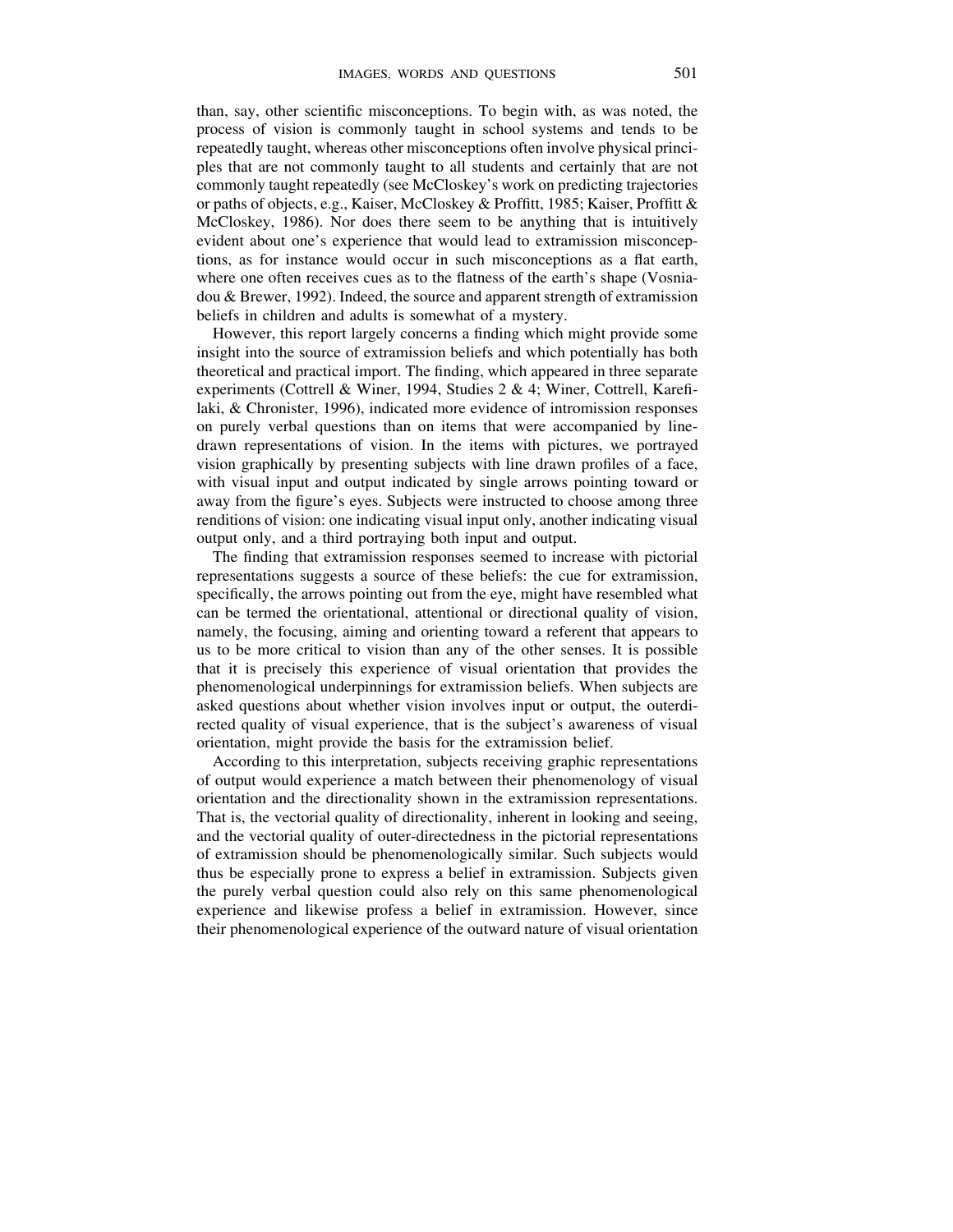would not have been reinforced by the drawn arrow it would be weaker than that which occurred in the pictorial condition, and beliefs having other bases, such as those acquired through tuition, might be more potent. Knowledge acquired either formally or informally would also account for the age trends. That is, as subjects gain more experience, presumably their declarative knowledge would supplant influences from the phenomenology of vision.

The difference in responses to purely verbal versus pictorially based questions not only provides possible insight into the origins of extramission beliefs; on a more general level it also suggests that when different types of symbols are employed, different phenomenological experiences might be evoked, and thus different interpretations might occur. In other words, the nature of one's interpretation, say, of certain scientific phenomena, might vary as a function of the medium in which the scientific process is represented. What is particularly intriguing about the findings comparing verbal versus pictorial items, is that the difference is contrary to what we believe is a common assumption in education, namely, that there should be more technically accurate performance with pictorial than with purely verbal items.

While the results of previous studies suggested more extramission and fewer intromission interpretations with pictorial, as opposed to purely verbal items, there were certain limitations in the prior research. To begin with, in some studies the structure of the questions presented with the verbal and pictorial items differed (Cottrell & Winer, 1994); in another instance, the difference in responses to the two treatments occurred only under one of several conditions (Winer, Cottrell, Karefilaki, & Chronister, 1996). Finally, in the previous research there was a limitation in the way in which vision was depicted graphically, namely, through schematic, line-drawn representations using single arrows pointing inward and/or outward.

Consider some possible problems associated with the use of arrows to depict vision. To begin with, a single arrow is highly schematic and thus might not be very representative of the idea of transmission of light. Light, after all, does not enter the eye in a single straight line. Thus, if arrows were to be used, there should be multiple arrows emanating from the seen object to the eye to represent vision. Second, a single arrow pointing outward might unduly cue the phenomenology of visual orientation, which includes line of sight, or attending and focusing. Indeed, often line of sight is represented by a single outward pointing arrow. However, the main limitation of the static drawings in the previous research was that it was difficult to present sequences of events depicting different temporal relations between input and output, such as input occurring first, followed by output, or initially occurring output, followed by input. These interpretations had been proffered by subjects in follow-up questions in prior research.

One way of avoiding some of the aforementioned problems is to use animated graphic renditions of vision. In the studies described in this report, we presented subjects with animated computer graphics that showed one or more profiles of a face looking at a rectangular object. Visual input was designated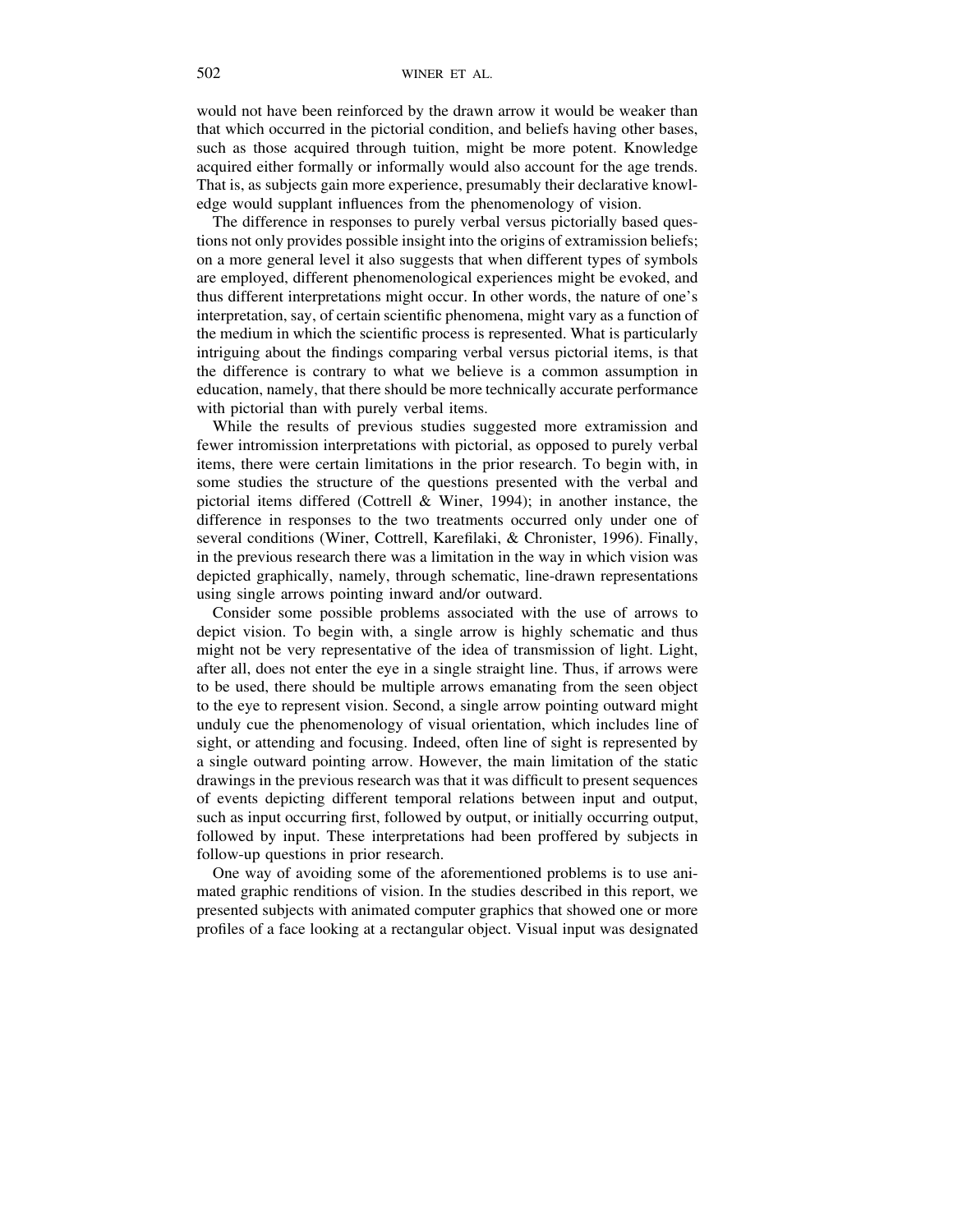by what appeared to be moving dotted lines that came from several points across the span of the rectangle and that converged toward the eye; visual output was indicated by lines showering outward from the eye toward the rectangular figure. Use of these dynamic images should minimize the strong cue for extramission presented by a single outward arrow in the static drawing. However, the dynamic quality of lines appearing to emanate from the eyes in a computer presentation, should still match a subject's phenomenological experience of the orientational quality of vision and thus stimulate extramission interpretations. The use of computer graphics also permitted us to present the variations of input and output sequences suggested by subjects in past research.

Other reasons justify using animated graphic representations of vision. Such graphics allow us to represent extramission as the exact opposite of intromission and thus to present a clear distinction between input versus output. Moreover, when investigators in previous research (e.g., Cottrell & Winer, 1994; Winer, Cottrell, Karefilaki, & Chronister, 1996) asked whether anything goes into, or out of the eye, during vision, subjects might have interpreted emission to refer to the diffuse reflection of light out of the eye, as opposed to rays or the like which might travel directly from the eye toward an object (although their explanations did not suggest such interpretations and in fact often indicated a functional type of extramission). Another advantage of employing computer representation is that we assume that the animated graphics are inherently interesting, thus encouraging a high degree of attention among subjects.

This report describes three studies examining responses to animated computer renditions of vision, two of which directly compared questions with and without computer graphics. In the first study, a comparison was made between verbal and computer items that required a yes or no answer in response to questions asking about visual input and output. The results were consistent with our hypothesis, although the difference between computer and verbal formats was small. The second study did not directly compare the two formats of question presentation, computer and verbal. Instead it examined grade changes in response to computer items that presented questions requiring a forced choice between different interpretations of vision. The results of Study 2 indicated that responses to the forced-choice question were different from those of the yes–no items used in Study 1, thus suggesting the importance of a comparison between verbal and computer items on the forcedchoice type of question. Study 3 thus once again examined responses to questions with and without computer graphics, but this time using the forcedchoice format.

### STUDY 1

The purpose of Study 1 was to compare purely verbal questions with identical questions presented along with computer graphics. We were specifically interested in whether there were different performance levels and grade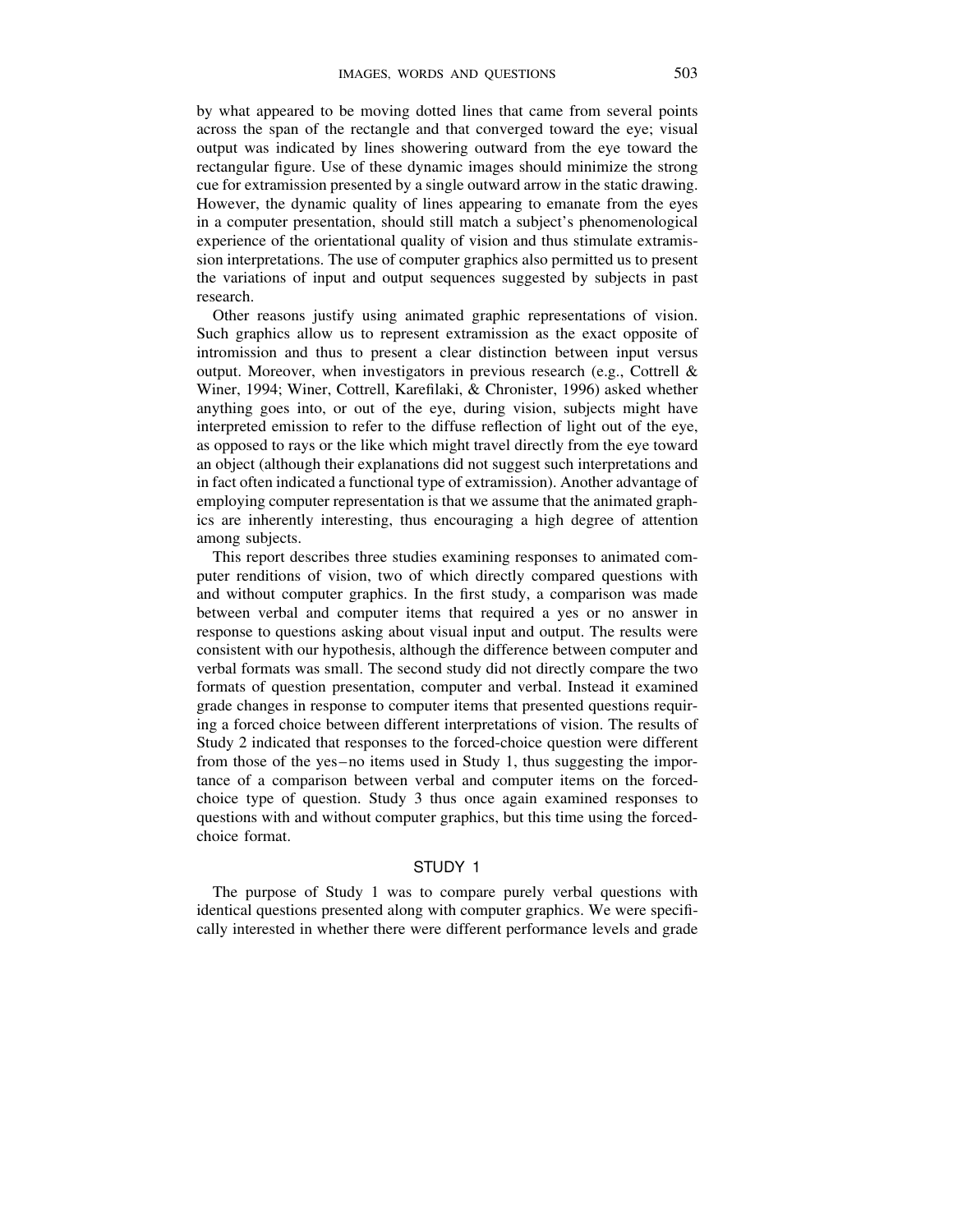level changes for each type of question, and whether prior appearance of one type of item, verbal or computer, would affect responses to the other type.

As was stated, we had both theoretical and empirical reasons to predict that there would be more intromission interpretations in response to the verbal than computer presentation. However, we did not expect this difference to be large, for two reasons. First pilot studies using only computer items revealed age trends that paralleled those found in other research using noncomputer items. Second, a strong cue indicating the directionality or orientational quality of vision used in the previous research, namely, the arrow, was replaced by representations of input and output in the form of moving dots.

#### *Method*

*Subjects.* Subjects were 22 boys and 23 girls in the third grade, (mean age  $= 9.1$  years; range  $= 8.4-10.3$  years); 31 boys and 23 girls in the fifth grade (mean age  $= 11.1$  years; range  $= 10.3-12.3$  years); and 26 male and 25 female college students (mean age =  $20.6$  years; range =  $18.7-42.2$  years). The elementary school students were attending a school located in a rural suburb of a major city; the college students participated in the study for course credit.

Regarding our selection of ages, it should be noted that a preliminary study examining age trends on computer items identical to the ones in this study indicated a ''J''-shaped curved, with first graders showing more intromission than third graders, with no difference between third and fifth graders, and with college students showing significantly more intromission than children in any grade. Some evidence of this J-shaped curve has also been found in other research which questioned subjects without use of a computer, sometimes among first, third, and fifth graders and college students (Cottrell & Winer, 1994), and sometimes among third and fifth graders and college students (Winer, Cottrell, Chronister, & Karefilaki, 1996). However, trends reported in these studies or observed in pilot research have generally not been significant.

In all experiments described in this report the youngest subjects tested were third graders, for two reasons. First, our main interest was to examine the extreme points on the developmental continuum, i.e., subjects showing the most and fewest intromission responses. Our previous research indicated that third and fifth graders showed even more extramission than younger children (although we have not compared preschoolers with school-aged children). Second, the question sets we used in the studies in this report were longer and/or more complicated than those in the pilot work.

*Questions.* Subjects were individually tested and initially instructed: ''I am going to ask you a few questions about how we see. Some questions may seem very easy, and others may seem harder. Please give the very best answer that you can to each question. We just want to know what you think about how we see.'' Elementary school students were also told, ''Your teachers will not see your answers." Subjects then received the same set of five main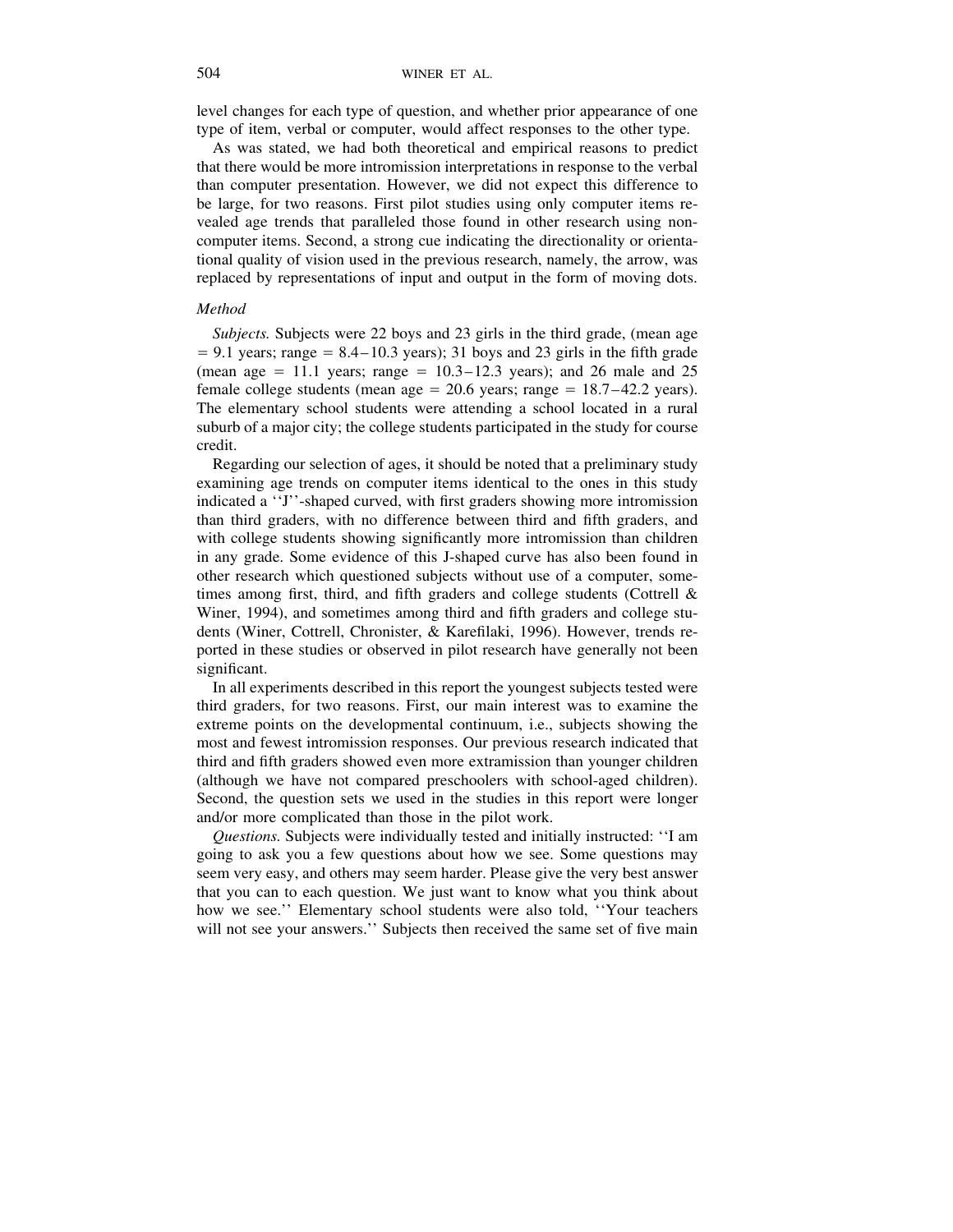test questions on vision twice: once in a purely verbal form and once with a computer graphic accompanying each question. After receiving one set of questions, subjects were told, ''Now I am going to ask you some similar questions without the computer (as we look at the computer).''

The five main vision questions asked, ''When people look at someone or something, do you think that anything goes (1) into their eyes; (2) out of their eyes (3) first comes into their eyes and then goes out again (4) first goes out of their eyes and then comes back in (5) goes into and out of their eyes at the same time . . .'', ''. . . like rays, or energy or anything else?'' Notice that the technically incorrect response is a ''no'' to item 1, which asks about intromission, and a ''yes'' to the remaining items, which ask about some form of extramission. Subjects who have a response set to answer ''yes'' should thus give one correct and four incorrect responses.

Each computer question referred to an image of a person facing a rectangularly shaped object. Dotted lines appeared to move between the rectangle and the eye in each graphic representation, demonstrating the type of visual process described in the question. Thus in the question asking about input, it appeared that moving lines converged from the rectangle to the eye of the human figure in a triangular fashion and on the single question asking about output, it appeared that moving lines showered outward from the eye toward the rectangular figure. The item asking about input followed by output portrayed moving lines converging from the rectangle to the eye and returning back to the rectangle, and the question asking about the reverse order showed lines that first appeared to move outward from the eye to the rectangle and then seemed to return to the eye. The question asking about simultaneous input and output showed two sets of lines which appeared to move at the same time: one seeming to go from the eye toward the rectangle; the other from the rectangle to the eye. Key words from the questions were also presented on the screen next to each graphic. Finally, for approximately half the sample, the five computer items were presented first, followed by the same five questions in a purely verbal format. For the other subjects the order was reversed.

#### *Results*

Correct performance was defined as ''yes'' to the two questions (one with and one without a computer) asking whether anything went into the eye, and a ''no'' to any of the other questions which made some reference to the process of extramission. A correlational analysis of the children's responses showed that correct performance on the two questions asking only about intromissions was generally negatively related to correct performance on the other items. Out of 16 correlations, only 3 were not significant. The magnitudes of the significant correlations ranged from  $-.21$ ,  $p < .04$ , to  $-.43$ , *p*  $\leq$  .001. This pattern of results is exactly what would be expected if subjects were responding with a "yea" or "nay" saying bias. For example, if subjects answered ''yes'' to the question asking only about visual input, they would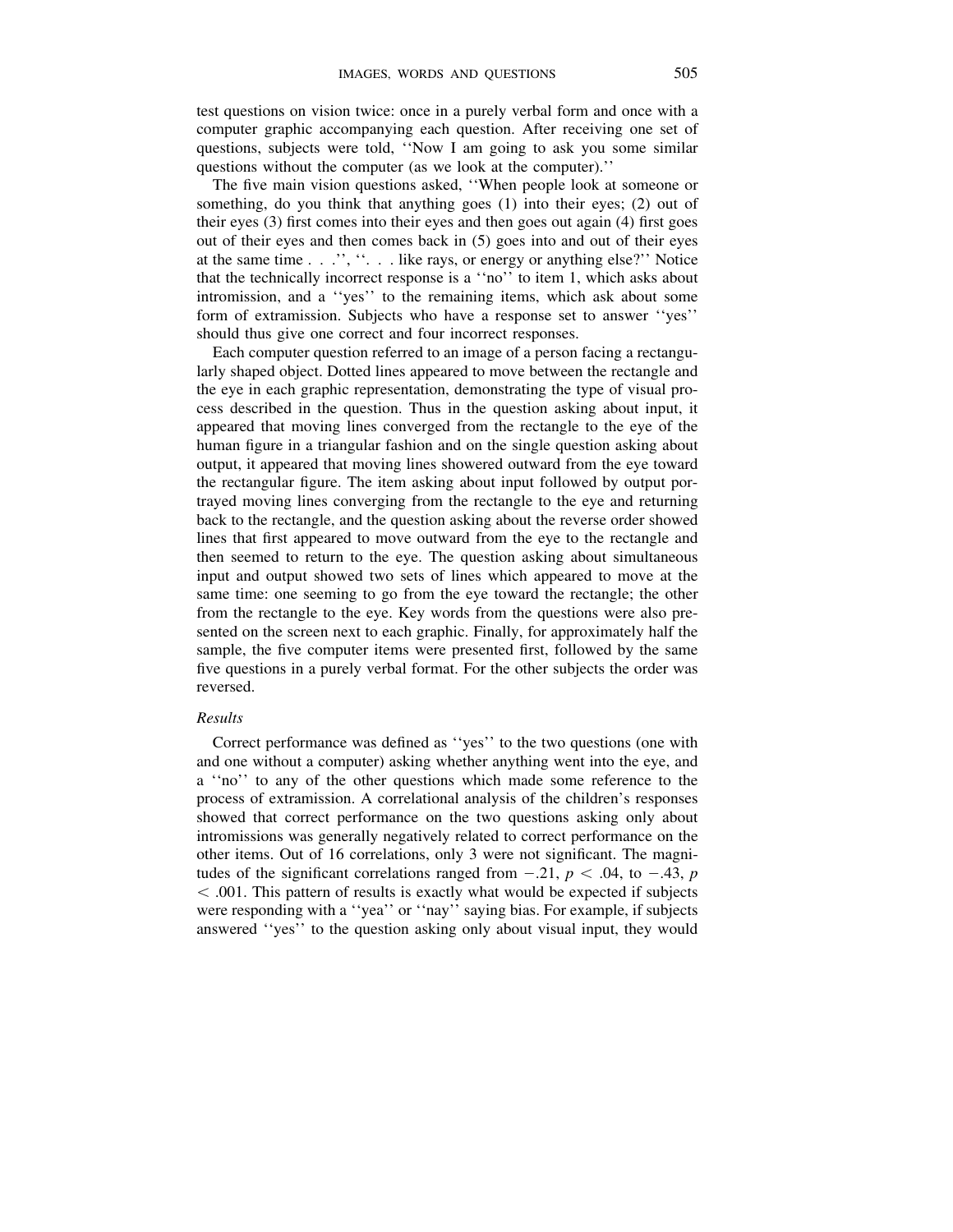be scored as correct, and if they answered ''yes'' to the remaining items, which all included an extramission choice, they would be scored as incorrect, thus creating a negative correlation between the items. In order to control for ''yea'' or ''nay'' saying biases, in the subsequent analyses we eliminated all subjects who had a pattern of all ''yes'' or ''no'' responses on either the five computer or five purely verbal items. This left a sample of 28 third graders (17 boys and 11 girls), 38 fifth graders (23 boys and 15 girls), and 53 college students (23 males and 20 females).

A 2 (Sex)  $\times$  2 (Presentation Order: computer items first versus second)  $\times$ 3 (Grade)  $\times$  2 (Presentation Mode: computer versus verbal items) repeated measures analysis of variance, with repeated measures on presentation mode, was conducted on the number of correct responses. The analysis revealed a significant effect for grade,  $F(2,97) = 45.29$ ,  $p < .0001$ , with college students showing significantly higher scores ( $M = 3.9$ ) than fifth ( $M = 2.6$ ) or third  $(M = 2.9)$  graders; and a significant effect for presentation mode,  $F(1,97) =$ 9.14,  $p < .004$ , with higher scores for the verbal ( $M = 3.3$ ) than computer  $(M = 3.0)$  items. (The same analysis, conducted with the total sample, yielded the same effects).

#### *Discussion*

The results demonstrated, as predicted, more correct performance on the verbal than on the verbal plus graphic questions, an outcome which is consistent with prior findings and which might be explained by assuming a match between the subject's experience of the outward orientation of the act of vision and the graphic demonstrating extramission. Presumably, the graphic representation more strongly signals the outward directional quality of vision than does the purely verbal form of the question, thus yielding an increased number of extramission responses. The verbal condition might also contribute to intromission responses because of information that was verbally presented in lessons on vision. Such lessons would undoubtedly make use of verbal and pictorial material, but presumably the verbal content would outweigh the pictorial content in quantity.

However, it should be emphasized that the difference between questions with and without graphic images, although statistically reliable, was not large, and the developmental trends for responses to each type of question were indistinguishable. Thus at first blush it appears that use of the computer to test one's understanding of vision does not yield dramatically different results from use of the purely verbal type of question.

Finally, the response set is of interest. In our pilot study, which used only computer items, we employed a pretest condition that was designed to hinder the very type of set observed in the present study. However, there was not much evidence of such a set and hence no difference between the experimental conditions designed to break the set. Perhaps the repetition of the items in the present study, due to the repeated measures design (which effectively doubled the number of questions), contributed to the response bias in children.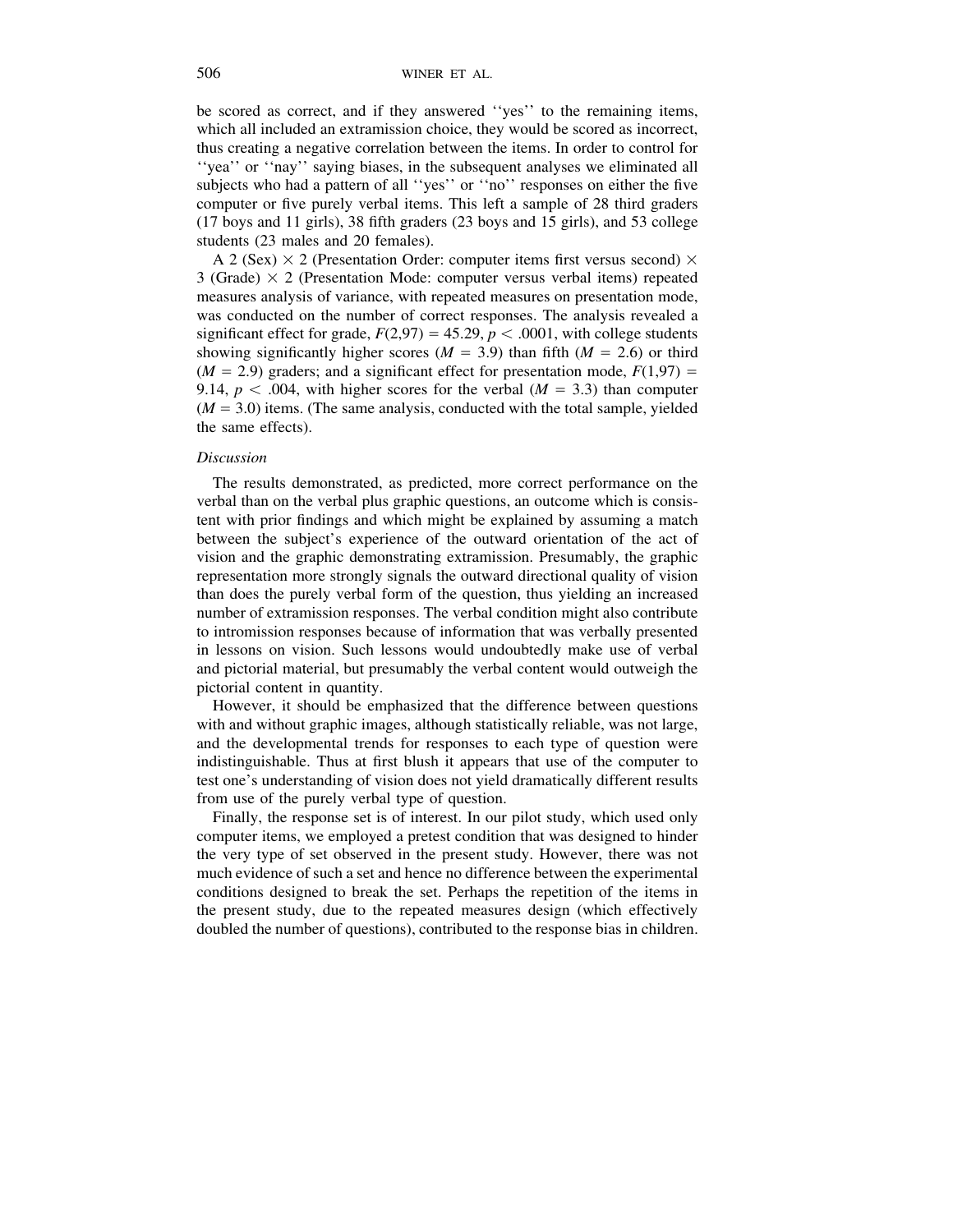It is also of interest that the response set was more evident in children than adults.

#### STUDY 2

In the previous study we asked questions requiring a ''yes'' or ''no'' response. In Study 2 we changed the question format so that we required subjects to choose among different representations of vision. For each question we presented two or more renditions of vision from which subjects indicated the one that best demonstrated how we see.

This forced-choice technique was designed to be a more sensitive measure of the relative strength of extramission versus intromission beliefs than the simple "yes–no" items. For example, on the "yes–no" questions used in the previous study subjects could affirm a belief in both intromission and extramission, and we would have no indication of the strengths of their relative beliefs in each process. Forcing a subject to choose between the two processes, however, should provide an indication of which belief is the stronger of the two. Moreover the ''yes–no'' questions in the prior research might have allowed subjects to hedge or to respond according to a simple acquiescence or negation bias. Forcing a choice among different options should minimize or eliminate these problems.

This study was not aimed at comparing verbal and computer items. We assumed that the choices we offered in many of the questions were complex and they should be at least initially demonstrated to subjects graphically in order to avoid confusion. However, the results of this study provided more evidence of extramission responses than occurred in Study 1 and in the prior research, and thus suggested a further need to compare graphic and verbal items. Study 3 thus returned to a comparison between items with and without computer graphics.

#### *Procedure*

*Subjects.* Subjects were 21 boys and 20 girls in the third grade, (mean age  $= 9.0$  years; range  $= 8-9.5$  years), 24 boys and 18 girls in the fifth grade (mean age  $= 11.1$  years; range  $= 10.3 - 12.3$  years), 21 boys and 27 girls in the eighth grade (mean age  $= 14.3$  years; range  $= 13.7-15.0$  years), and 39 male and 15 female college students (mean age  $= 19.5$  years; range  $= 18.1$ – 22.9 years). The elementary school students were attending a parochial school located in a major metropolitan area. The college students participated in the study for course credit.

*Questions and procedure.* In this study we used the same computer graphic images employed in the previous study, except that for each item we simultaneously presented from two to four images on a single computer screen, each representing a different interpretation of vision, and required the subject to select one of the choices presented. Thus each of seven main computer questions included a choice between two or more of the interpretations used in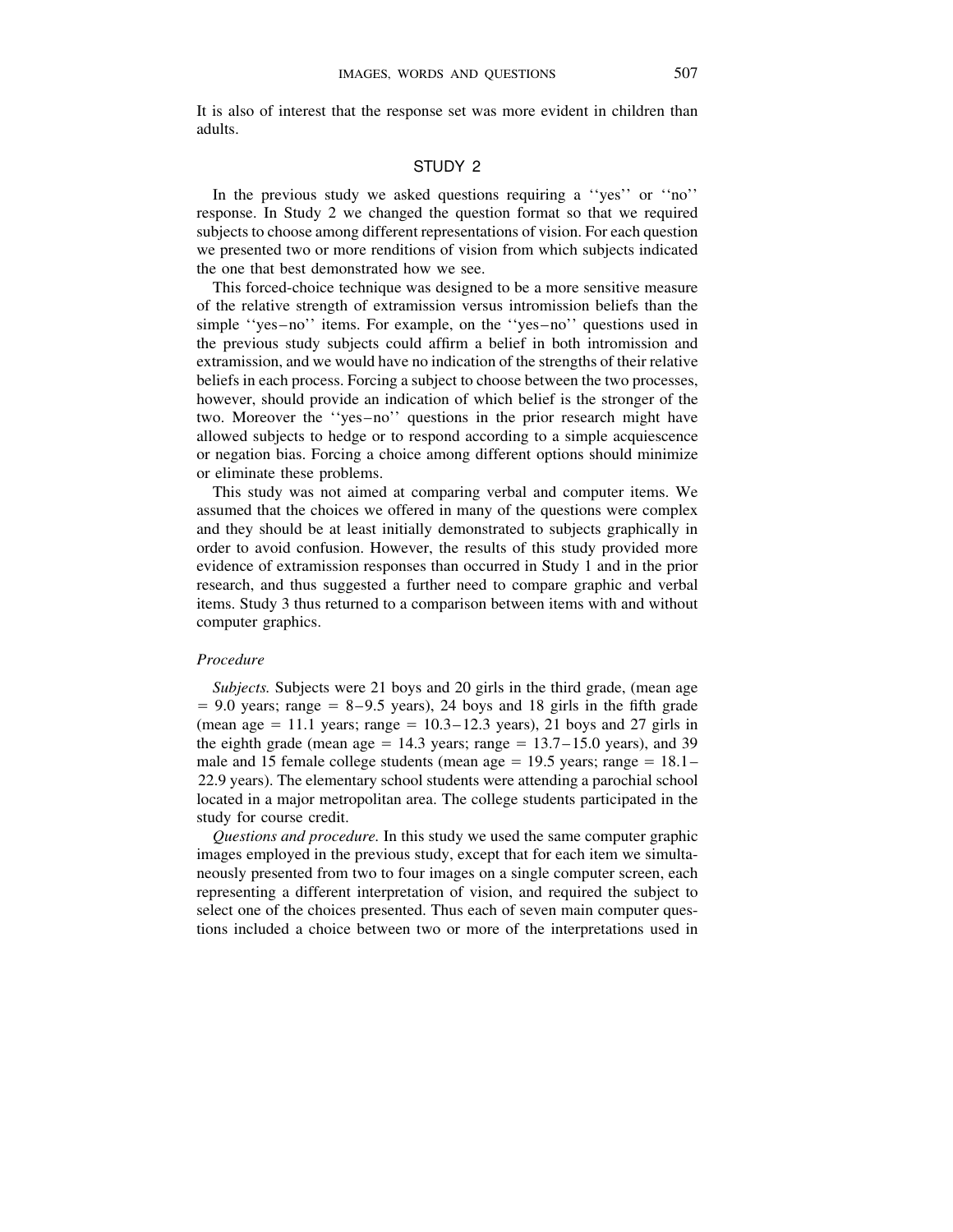Study 1. The choices were always aligned vertically, i.e., faces and visual referents appeared above and below one another.

Each computer question had from two to four choices. A single, two-choice question required subjects to select between visual input and output: two profiles of a face, each looking at a separate rectangle, one with dashed lines appearing to converge inward toward the eye, the other with the lines appearing to shower outward from the eye. This is the first time that we have presented a forced choice between simple input versus output interpretations. In prior research, forced choices have always included three choices (see Cottrell & Winer, 1994).

Each of the six additional computer questions always contained the same two choices representing input and output plus one or two of three other possibilities: input followed by output, output followed by input, and simultaneous input and output. Three of these questions required subjects to select among four choices and three other questions required subjects to select among three choices. A final purely verbal item asked subjects to select among all five choices.

We did not include an item with all five choices on the computer screen at once, for two reasons: First, the figures would have had to be very small to fit on the screen. Second, in designing the graphics it also appeared that presenting more than four pictures on the screen at once would have created visual overload.

As was indicated, each of the seven computer questions always offered the simple intromission and the simple extramission choices among the options. The simple intromission choice was retained because it represented the only technically correct answer. We retained the simple extramission option so that there would be more than one representation repeated across all questions.

Order was counterbalanced in two ways. One ordering variable involved the serial position of the simple, two-choice question and the remaining questions involving a greater number of choices. For approximately half the sample we proceeded from the two-choice item to the three- and four-choice items; for the other half this order was reversed.

The second ordering variable involved the positioning of the various choices on the screen. In all instances, the different representations were positioned with one below the other on the screen, as was noted. Moreover, for all questions, the two simple representations of input alone and output alone appeared as the top two choices on the screen. However, for approximately half the subjects the input image appeared as the topmost representation on the screen, whereas for the other half, the output image appeared as the topmost. For all questions in all orders, we always started the questioning by referring to the item at the top of the screen and proceeded downward.

Subjects were individually tested. They were initially told: "We are interested in how people see. We want to know what you think happens when a person sees something. You will be shown a series of pictures on a computer screen. You will be asked to pick the one on the screen that best shows how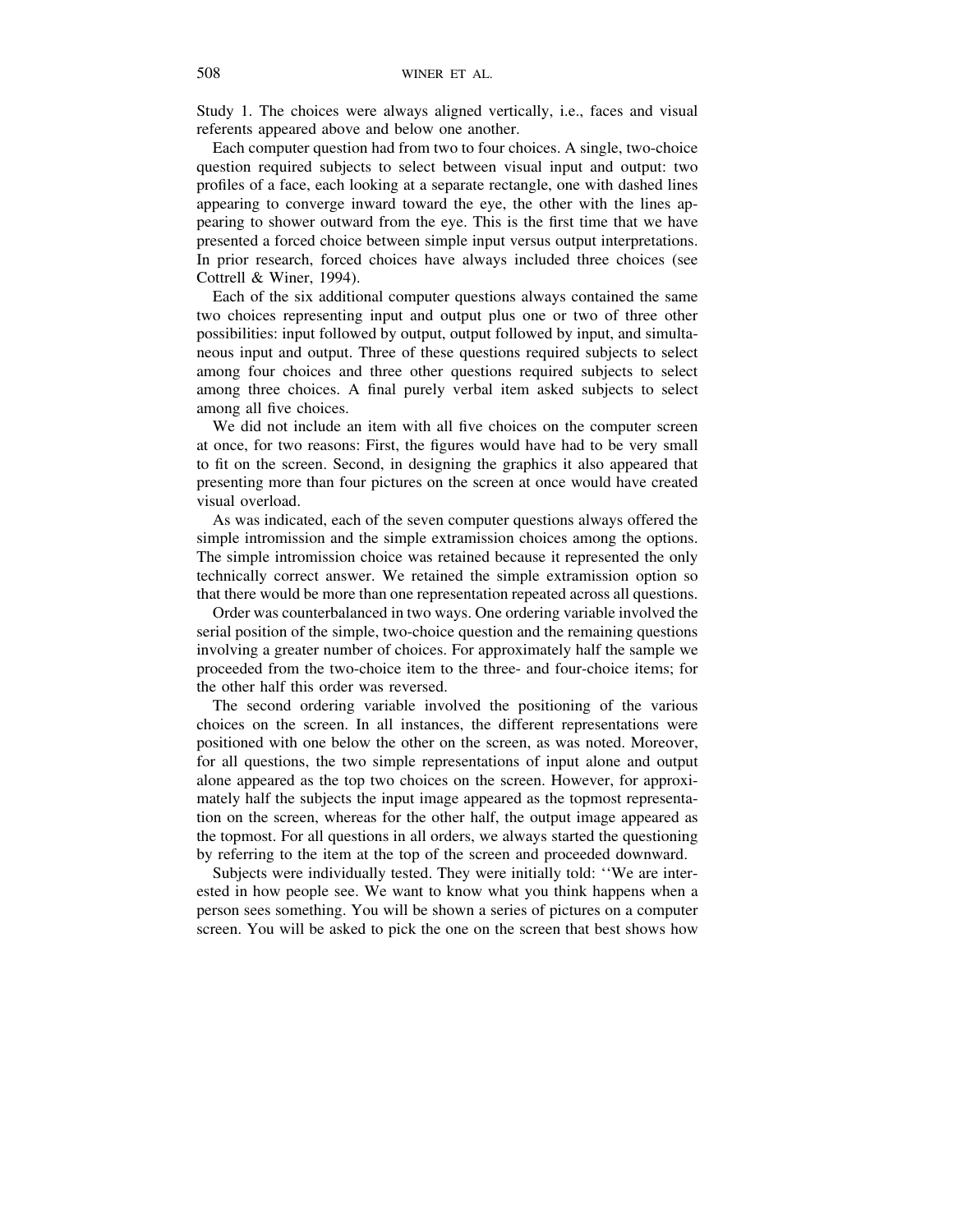we see.'' As the items were displayed, we pointed to each graphic representation and described the process, e.g., ''Here the pictures show something coming into the eye and going out of the eye. Which one shows how or why we can see?'' Key words describing the process were also presented on the screen next to each animated graphic. If subjects wanted a choice other than the ones presented, testers were instructed to ask them to select one of the alternatives shown on the screen. However, virtually no subjects made any such request in this or in any of the numerous subsequent studies using the same questioning procedure that we have conducted.

The eighth question, which was always the last main item and thus not manipulated in ordinal position, presented a choice among all five possibilities and was purely verbal. Although this was the most complex of the questions, we assumed that after having had the preceding items, graphically demonstrating each possible interpretation, the subjects might not find it too taxing. Finally, we followed the subjects' responses to the single, five-choice item with probe questions designed to determine more precisely what subjects believed about intro- and extramission. These questions asked: ''Does what comes into (goes out of) our eyes help us see?'' and ''If nothing came into (went out of) our eyes, do you think we could still see?''. When the subject's response to the last question admitted to both intromission and extramission the probe questions asked about input and output.

#### *Results and Discussion*

A 4 (Grade)  $\times$  2 (Sex)  $\times$  2 (Complexity Order: two-choice questions first versus last)  $\times$  2 (Question Position: In versus out questions on top) analysis of variance on the number of correct, i.e., intromission-only, responses to the computer questions showed a significant effect only for grade,  $F(3,151) =$ 15.68,  $p < .0001$ , with college students showing higher scores ( $M = 3.8$ ) than eighth graders ( $M = 2.0$ ), fifth graders ( $M = 1.3$ ) and third graders ( $M$  $= 1.3$ ). The difference between eighth graders and the younger children was not significant,  $p < 0.11$ . An additional analysis, which included responses to the single, five-choice verbal question, yielded the same outcome.

Grade effects in the responses to individual questions were analyzed by chi square tests. In these analyses subjects were classified as responding with intromission (an ''in'' only response) versus at least some extramission. The frequencies of performance appear in Table 1, for each question.

Although chi square analyses indicated that the grade effects were significant for each question, the grade change for the simple two-choice question pitting intromission against extramission was the most even and in certain respects the most dramatic. Here, third graders favored the extramission over the intromission choice by about a 3 to 1 ratio and college students showed the opposite trend, preferring the intromission to extramission interpretation, by nearly a 7 to 1 ratio. Notice also that on this item there was a shift between fifth and eighth grades with the majority of fifth graders choosing extramission and the eighth graders choosing intromission over extramission by a 2:1 ratio.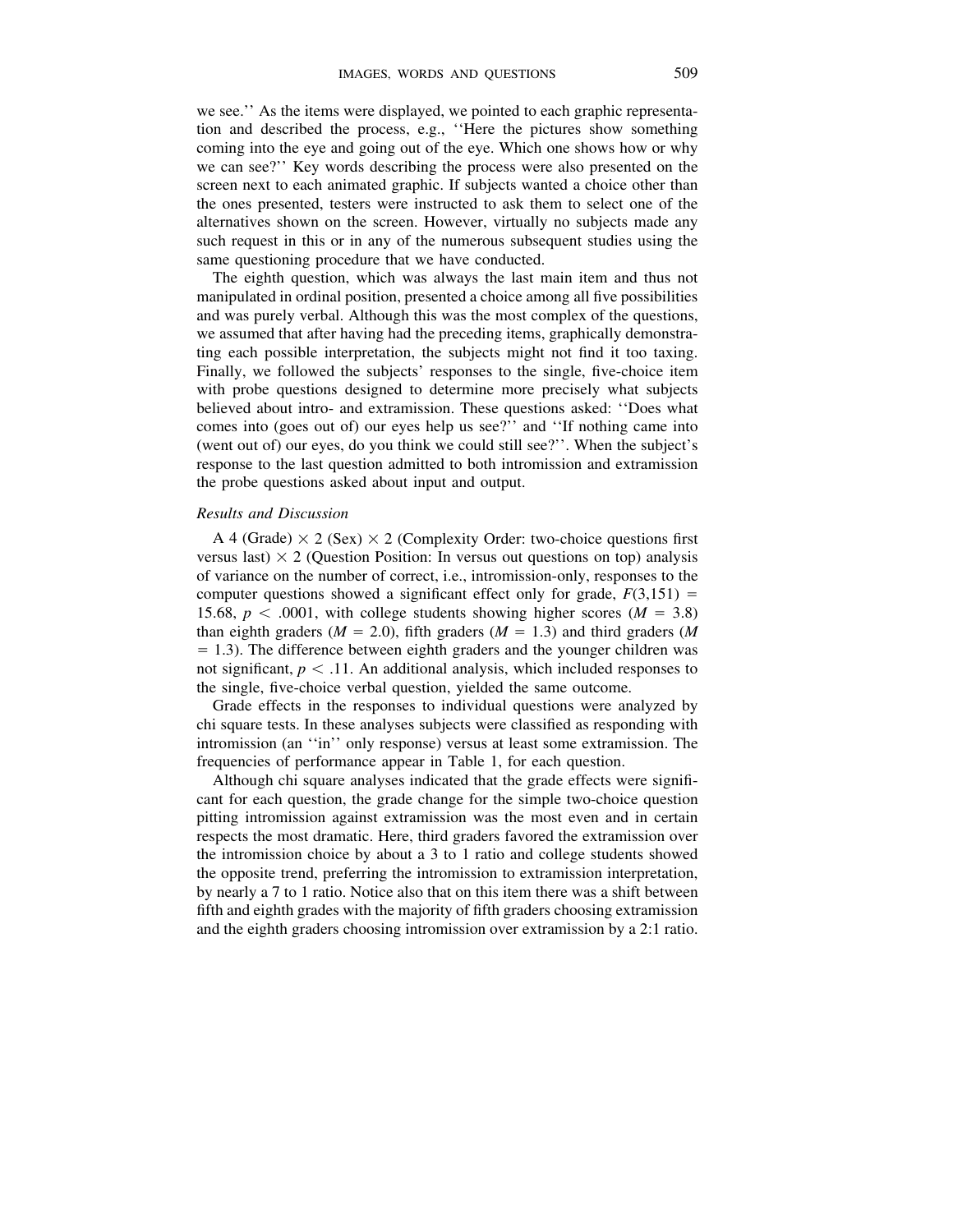| í<br>as a l |
|-------------|
|-------------|

|                                                                                                         |               |                                       | $\mathbf{\mu}$ |                 | 8282<br>842     |                 |
|---------------------------------------------------------------------------------------------------------|---------------|---------------------------------------|----------------|-----------------|-----------------|-----------------|
|                                                                                                         |               | Verbal-Five<br>choices                |                | $^{\circ}$      | $\overline{10}$ | 22              |
|                                                                                                         |               | In/Out/<br>First out/<br>Simultaneous | $\Box$         | 35              | $\overline{37}$ | $30\,$          |
|                                                                                                         |               |                                       |                |                 |                 | $\overline{24}$ |
|                                                                                                         |               | Simultaneous                          | $\mathbb{Z}$   | 38              | $\overline{4}$  | 36              |
| Frequencies of Subjects at Each Grade Level Showing Intromission (I) or Some Extramission (E) Responses |               | $InOut$<br>First $in\prime$           |                |                 |                 | $\overline{18}$ |
|                                                                                                         |               | n/First out                           | $\Box$         | 37              | 42              | 35              |
|                                                                                                         |               | <b>In/Out/First</b>                   |                |                 |                 | $\overline{9}$  |
|                                                                                                         | Question type | Simultaneous                          | $\Box$         | 35              | 36              | 22              |
| as a Function of Question Type, in Study 2                                                              |               | $\mathrm{In} / \mathrm{Out}$          |                |                 |                 | 32              |
|                                                                                                         |               | In/Out/<br>First out                  | $\mathbf{\Xi}$ | 34              | 29              | 19              |
|                                                                                                         |               |                                       |                |                 |                 | 35              |
|                                                                                                         |               | $InOut$ First in $\,$                 | щ              | 36              | 38              |                 |
|                                                                                                         |               |                                       |                |                 |                 | 26              |
|                                                                                                         |               |                                       | $\mathbf{\Xi}$ | $\overline{z}$  | $\overline{16}$ | $\overline{r}$  |
|                                                                                                         |               | In/Out                                |                | $\overline{18}$ |                 | $\overline{47}$ |
|                                                                                                         |               |                                       | Grades         |                 |                 | College         |

Note. Unequal ns across question types reflect missing data. *Note.* Unequal *n*s across question types reflect missing data.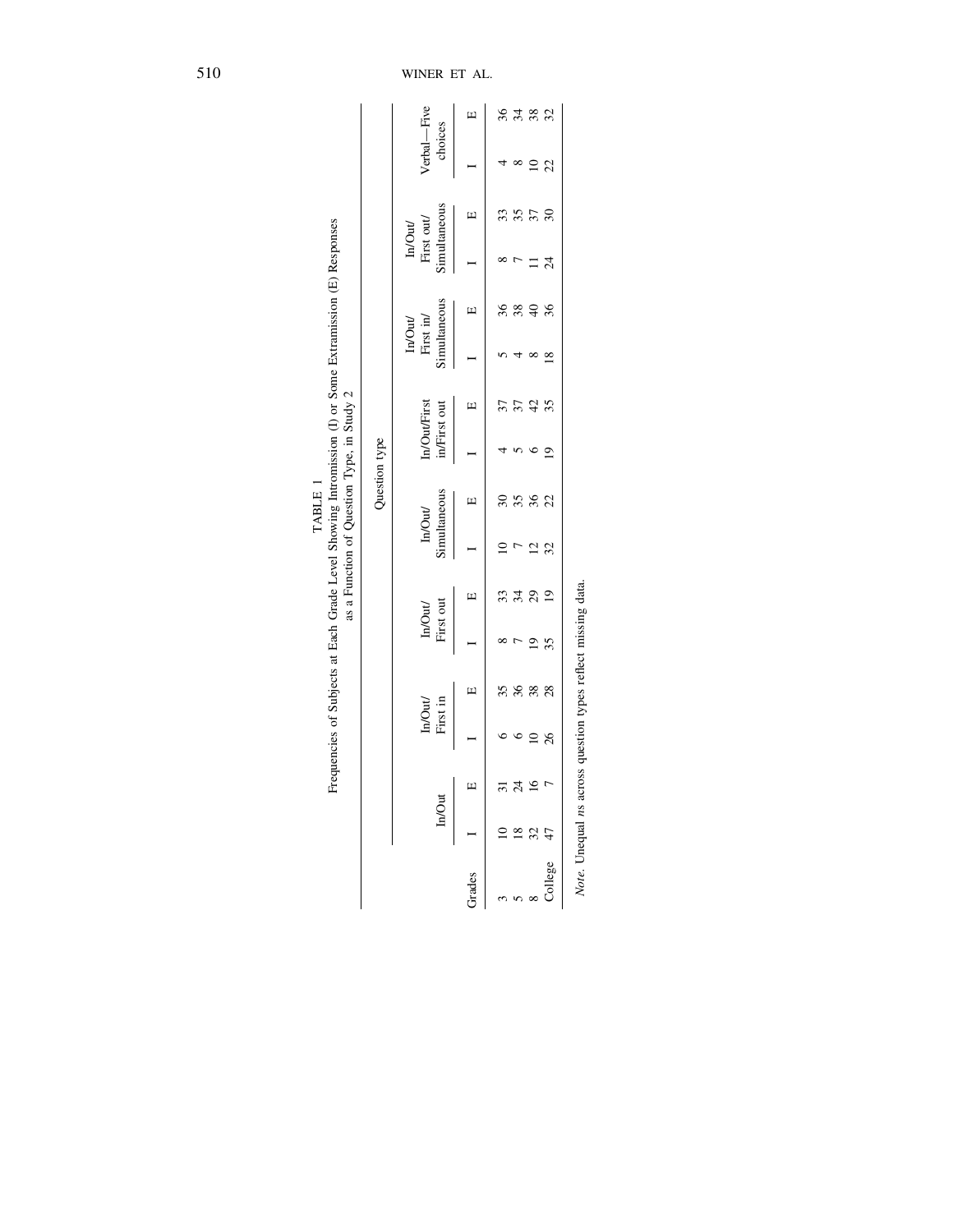On the seven other test questions, which involved at least a three-part forced choice, many more children selected a choice which had extramission than the choice that depicted only input. Interestingly, although the college students' performance was better than that of the children, more college students gave incorrect rather than correct responses on 5 of the 7 items. Thus the difference between college students and children does not often appear to be as dramatic for these items.

The finding that there were more extramission interpretations on the 7 items offering more than two choices, as compared to the two-choice item, might have occurred for a number of reasons: The increased number of alternatives, statistically, gave those subjects who might have been responding by chance a greater opportunity to select extramission interpretations; for some subjects, increasing the choices might have engendered confusion; and the increased number of choices might have given subjects a response option that was more in keeping with their beliefs. However, a person with a firm understanding of vision should not have been flummoxed by an increased number of choices, as evidenced by the fact that 16 college students gave consistent intromission responses across all trials.

Finally, inspection of the data indicates that the most complex item, the verbal, five-choice item that always came last, was no more difficult than any of the four-choice items. This outcome was not particularly surprising, however, given the fact that subjects had much practice with several complex items before receiving the five-choice question.<sup>2</sup>

Results of analyses of the follow-up questions confirmed findings from previous studies by Cottrell and Winer (1994). Thus a large number of subjects who admitted to extramission on the last question claimed that what went out of our eyes helped us see (third grade, 93%; fifth grade, 92%; eighth grade, 84%; college, 77%, with no significant grade differences). Among these same subjects, the majority claimed we would not be able to see if nothing went out of our eyes (third graders, 60%; fifth graders 59%; eighth graders and college students, 63%; again, with no significant grade differences).

A similar analysis was conducted on the responses from those subjects

 $2$ <sup>2</sup> There is an apparent contradiction in the fact that in designing the computer program we allowed for only four choices, thinking five representations would overload subjects, while in the final verbal question of this study, subjects seemingly had no difficulty in responding to five verbal choices. It must be emphasized, however, that in designing the program for this study it became obvious that including five representations on the screen required reducing the size of each representation. The resulting representations were very small, and when five items were presented on the screen, appeared to be nearly chaotic, visually. It is conceivable, of course, that after appropriate practice, the five representations might have been manageable for children and adults. But it is also conceivable that even with appropriate prior practice, the five-choice visual item might have been overwhelming, at least for children—even despite the fact that the 5 choice verbal item was not. In any event, we decided not to allow for 5 choices on the screen, realizing that we were sacrificing a potentially interesting item.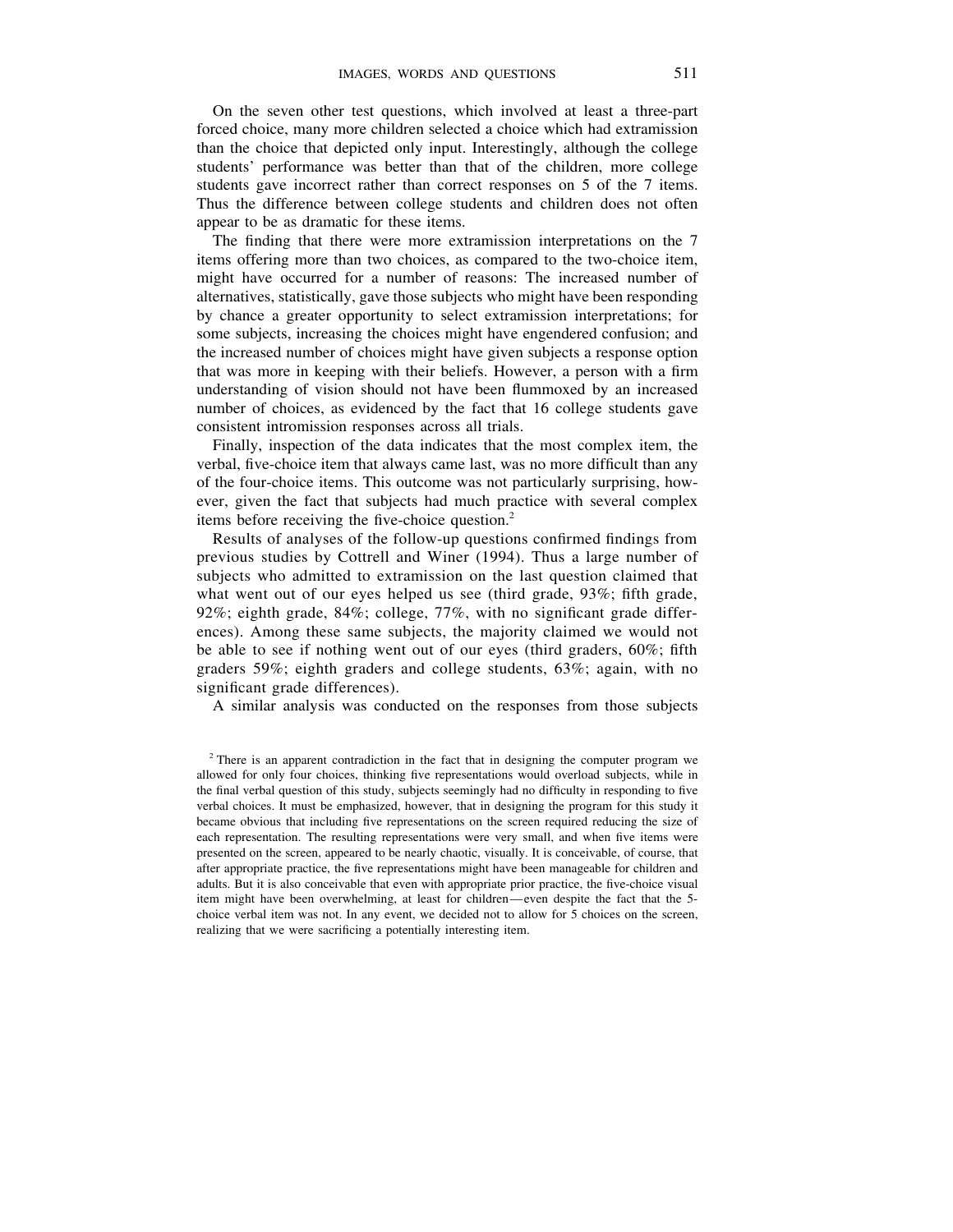|         |    |     | to the $1110$ enorget, $100$ and $100$ or $9100$<br>Response type |           |              |
|---------|----|-----|-------------------------------------------------------------------|-----------|--------------|
| Grades  | In | Out | First in                                                          | First out | Simultaneous |
|         |    |     |                                                                   |           | 13           |
|         |    |     | 10                                                                |           | 12           |
|         | 10 |     |                                                                   |           | 22           |
| College | 22 |     | 14                                                                | h         | 12           |

TABLE 2 Frequencies of Subjects at Each Grade Level Showing the Various Responses to the Five-Choice, Verbal Item of Study 2

who admitted to intromission. The results showed that 80 to 92% of this sample indicated that input aided vision (third grade, 87%; fifth grade 92%; eighth grade 80%; college, 87%). However, among the oldest subjects, 7 (of 54) college students and 9 (of 48) eighth graders claimed that input did not aid vision. When asked whether vision was possible without input, 78–91% correctly stated that we would not be able to see if nothing went into the eyes (third grade, 83%; fifth grade, 78%; eighth grade, 78%; college, 91%). Thus it appears that, overall, there was a stronger conviction in the necessity of input than that of output.

Analyses of explanations given to the follow-up questions showed that most children and adults did not give explanations or did not give explanations that could be interpreted. However, among subjects giving interpretable extramission explanations, the largest category of response was one in which subjects merely reiterated that it was necessary for something to go out of our eyes, i.e., if something did not go out we would not be able to see. Some subjects believed that output helped improve the act of vision, i.e., sharper focus, less blurry, clearer seeing, or that output actually projected the image of the object outward so that it could be seen (like a movie projecting on a screen). Others referred to the fact that output aided color perception or illuminated visual referents.

Finally, Table 2 presents the frequencies of subjects giving each of the 5 choices, presented on the last, verbal question. Visual inspection of the table reveals that across grades there was a steady increase in the number of pure intromission responses and a decline in pure extramission responses,  $\chi^2(12, 12)$  $N = 184$ ) = 33.5,  $p < .001$ . The simultaneous choice was favored by many students of all grades, and among the college students the graphic demonstrating input followed by output (first in) was also favored.

In summary, this study provided some of the strongest evidence for extramission that has been reported. Nothing in the Cottrell and Winer studies or in the previous studies in this document would have led us to expect as much evidence of extramission as was obtained. The scores demonstrated that most subjects at every age gave at least some extramission responses.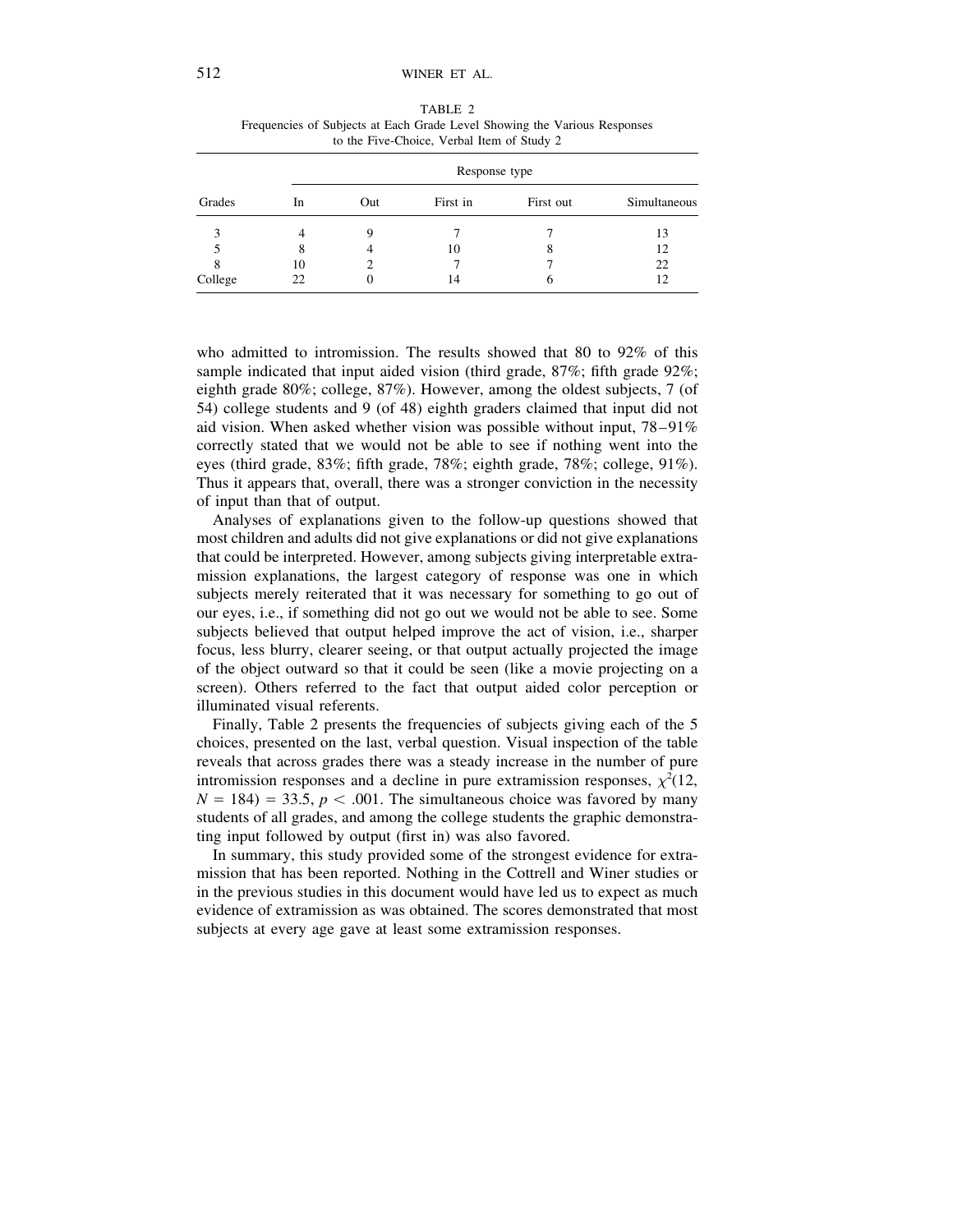Perhaps the most important grade change occurred when we examined responses to the simple two-choice item, since this item required a simple choice between what is commonly accepted as the correct interpretation of vision and the exact opposite, namely, a response admitting of pure extramission with no apparent input. Several points should be noted about responses to this question. First, there were exceptionally large numbers of extramission responders among the youngest children, especially in terms of the number of extramission responders reported in previous research. What makes the extramission findings for the younger children—and indeed for subjects of all age levels—even more compelling is that an extramission response on this two-part item required a rejection of intromission. The high performance of the college students on this item also made the developmental trend appear particularly dramatic. However, we should not overlook the fact that 7 out of 54 college students chose extramission over intromission when given the choice between the two. We had expected that virtually no college student would give such a response. This expectation was based on the supposition that all students would have been schooled in the basic facts about perception. In fact the college students were tested after their introductory psychology units on sensation and perception. (Subsequent studies have revealed that all college students, and indeed many elementary school students had knowledge about certain basic facts about perception, such as the inversion of an image on the retina, thus indicating that they had instruction in visual perception.)

## STUDY 3

There were two reasons for Study 3. To begin with, since the forced-choice items of Study 2 provided some of the most striking evidence of extramission among both children and adults we wanted to use this same type of question to compare purely verbal items with questions addressed to animated computer graphic representations of vision. Given the results of Study 1, we expected a small difference between verbal and computer items, with higher numbers of intromission interpretations on the purely verbal questions.

We were also interested in determining whether more elaborate instructions would facilitate performance. Thus in one condition of this study, prior to the main test questions we not only specifically instructed subjects that we were going to ask about how they see; we also specifically instructed them that we were going to ask about whether anything came into or left the eye during vision. This forewarning should have allowed subjects time to reflect on the content of the questions and thus presumably would improve performance.

We assumed that part of the reason for subjects' extramission responses is that they respond to our questions impressionistically, without relying on scientific knowledge that might have been acquired through tuition. Presumably part of the reason for this impressionistic response is that the phenomenology of the outerdirected quality of vision matched the dynamic quality of movement of outward lines, portrayed graphically. The tendency to respond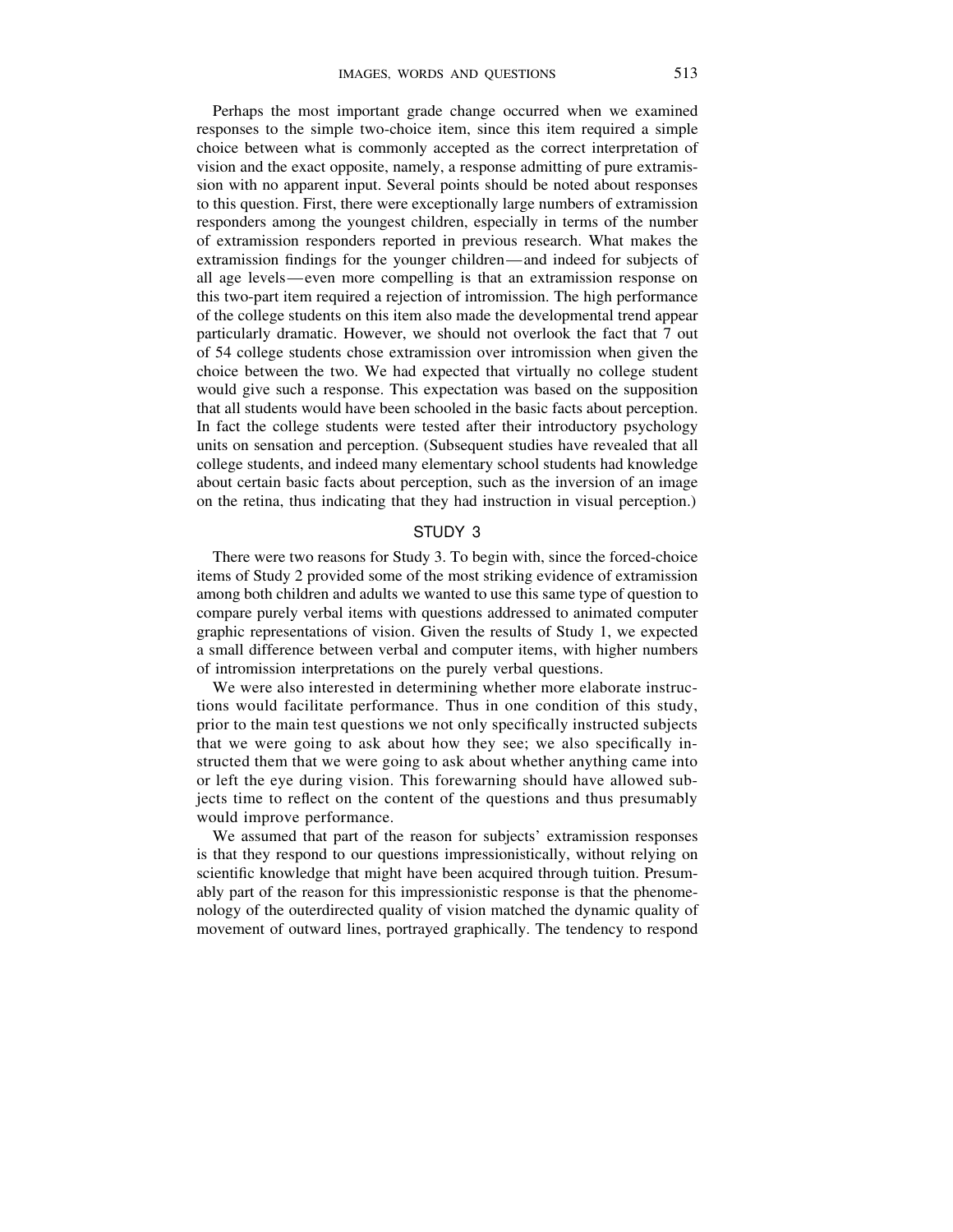intuitively and impressionistically should diminish, we hypothesized, if subjects were allowed an initial opportunity without any graphics to consider whether vision involves input or output. In that case subjects should be more influenced by declarative knowledge, presumably acquired through education.

# *Method*

*Subjects.* Subjects were 12 boys and 22 girls in the third grade (mean age  $= 9.0$  years; range  $= 7.3-9.8$  years), 9 boys and 27 girls in the fifth grade (mean age  $= 11.1$  years; range  $= 10.4$ –11.9 years), and 12 male and 28 female college students (mean age =  $19.8$  years; range =  $18.0-31.2$  years). The elementary school students were attending a parochial school located in a major metropolitan area; the college students participated in the study for course credit.

*Questions and procedure.* There were three conditions. In two we instructed subjects that we were interested in having them tell us how they see, just as in Study 1. We then proceeded to the first question, which was a two-part, forced choice between intromission and extramission. In one of these two conditions the initial question was presented purely verbally, and in the second, the same question was presented with computer graphics.

Subjects in a third condition initially received elaborated pretest instructions forewarning them about the nature of the upcoming computer question: ''We are interested in how people see. I am going to ask you about how we see. I want to know whether anything goes into the eyes or out of the eyes when we see. I am going to show you two pictures on computer of a person who is seeing something. One picture will show something going into the person's eyes. One will show something going out of the person's eyes. You will have to choose and tell me which one best shows how or why we see.'' They were then administered the two-part (intromission versus extramission) question with computer graphics.

In each of the three conditions, after presenting the initial two-choice item, we proceeded to a single, four-choice computer item designed to allow subjects to explain, in greater detail, the meaning of their responses to the first question. For example, if the subject initially gave an intromission response we instructed the subject that there were different ways something might come into the eye. We then presented four possibilities on the screen, describing each: input only (a repetition of the choice the subject selected on the first item), input followed by output, output followed by input, and simultaneous input and output. The subject was asked to select the graphic that best demonstrated how or why we see. If the subject gave an extramission response to the first question, the subsequent questions included a single extramission graphic, along with three additional depictions of how extramission might occur, i.e., input followed by output, output followed by input, and simultaneous input and output.

The fact that the response to the initial question was included among the choices on the second question might suggest to subjects that they should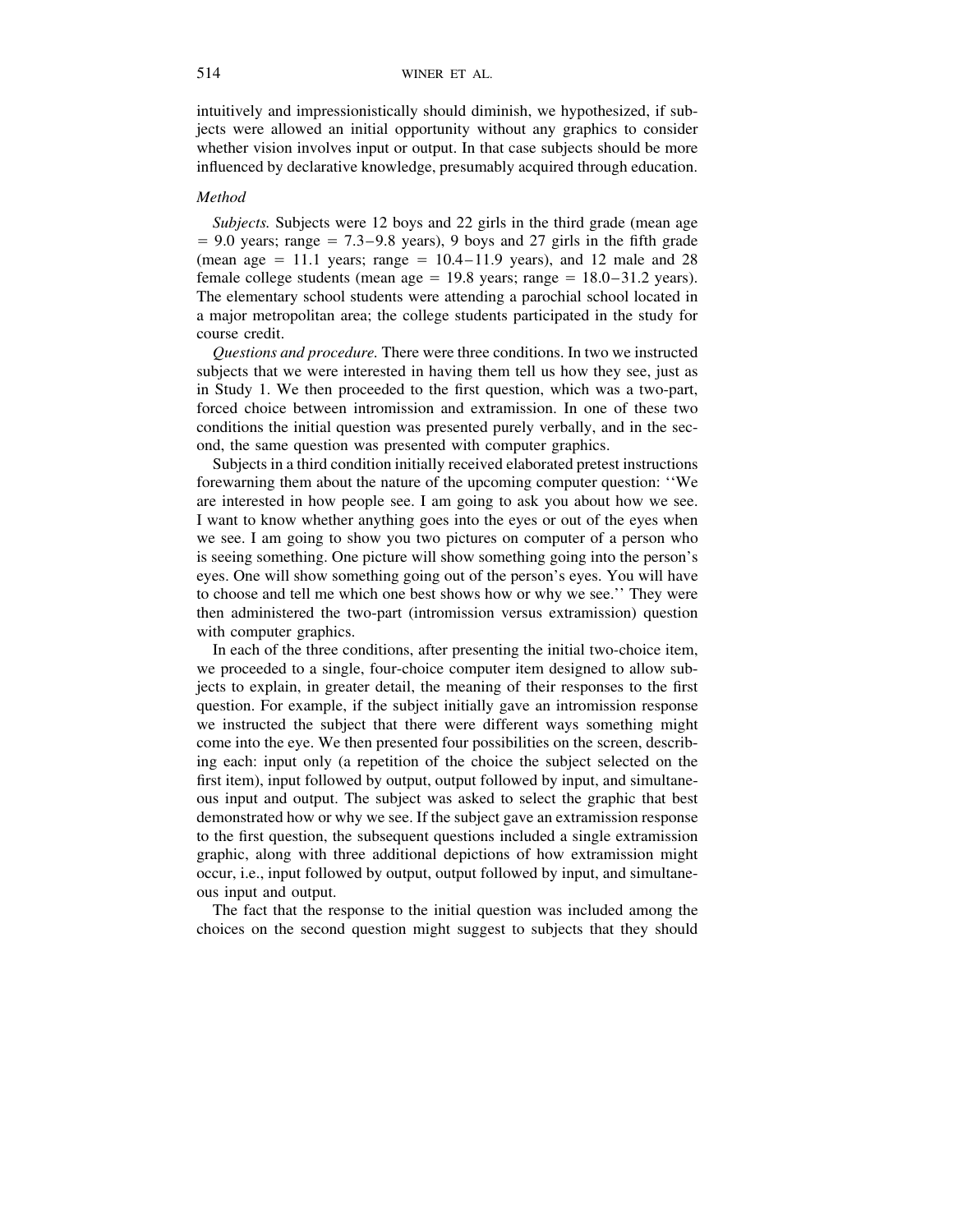change their initial answer. That is, the second question might implicitly cue subjects to give something other than the response provided to the first item. However, if subjects firmly believe in, say, intromission, then the additional cuing should not matter. In a sense, then, the second item can be seen as a test of the strength of the belief in the first response given.

#### *Results*

An initial analysis was conducted on responses to the first two-choice item received. The results are presented in Table 3, which shows, by grade, the frequencies of intromission and extramission responders for each type of question. As can be seen, there was a striking difference depending upon the condition or type of presentation. Notice, to begin with, that when the questions were presented via computer and without warning, the grade effect generally replicated the finding in Study 2, where there was about a 3:1 ratio of extramission responses to intromission responses, among the third graders, and an increase in correct responding across grades. However, in the present study, more college students affirmed extramission (6 of 15) than in Study 2 (7 of 54), a difference that might be attributable to sampling effects.

The age trend was completely eliminated, though, when subjects received the purely verbal item. Here, almost all subjects at every grade level expressed a preference for the intromission response. A chi square analysis, which combined subjects across grades and compared subjects who received the purely verbal item versus the computer items, on intromission versus extramission responses, showed that the difference between computer and purely verbal presentations was statistically significant,  $\chi^2$  (1,  $N = 110$ ) = 13.91,  $p < .001$ .

An analysis of responses to the single computer item which was preceded by a warning that the upcoming questions would ask specifically about input or output, revealed a somewhat unexpected pattern of performance. At both the third grade and college levels subjects who received the warning did, at best, only slightly better than subjects given the same computer question without the warning. At the fifth grade level, however, this pattern was reversed: Only 1 of 12 subjects given the advanced warning answered with the intromission response versus 5 of 12 given the same item without warning,  $p < .08$ , Fisher exact test. Note that there was a decline between Grades 3 and 5 and an increase between Grade 5 and college in intromission responding, on the computer items given with warning.

Analyses of the responses to the follow-up question revealed, perhaps most importantly, that almost all children and many adults who initially gave an intromission response failed to give this same response on the second trial in which more choices were presented. That is, they abandoned the technically correct intromission choice and opted for a choice of some combination of extramission and intromission. Thus out of a total of 34 grade school children who gave an intromission response to trial 1, only 3 repeated the same response on trial 2. And of 30 college students who initially gave an intromission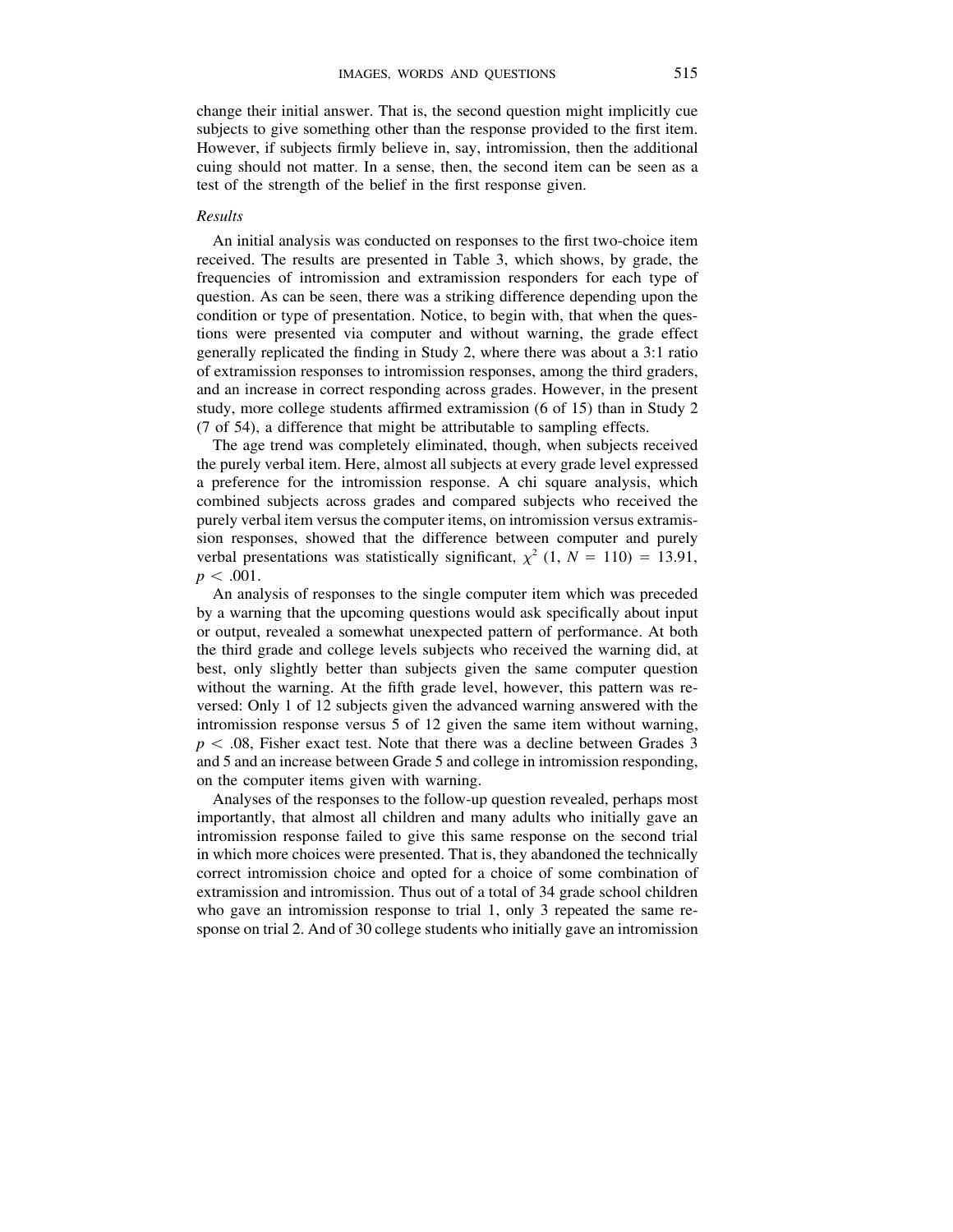|                      |              |              | Choice between Intromission and Extramission Interpretations, in Study 4 |              | Frequencies of Subjects at Each Grade Level, Showing Intromission versus Extramission Responses, by Conditions on the Question Asking for a |              |
|----------------------|--------------|--------------|--------------------------------------------------------------------------|--------------|---------------------------------------------------------------------------------------------------------------------------------------------|--------------|
|                      |              |              | Grades                                                                   |              |                                                                                                                                             |              |
|                      |              |              |                                                                          |              | College                                                                                                                                     |              |
|                      |              |              | Response types                                                           |              |                                                                                                                                             |              |
| Conditions           | Extramission | Intromission | Extramission                                                             | Intromission | Extramission                                                                                                                                | Intromission |
| Computer             |              |              |                                                                          |              |                                                                                                                                             |              |
| Verbal               |              |              |                                                                          |              |                                                                                                                                             |              |
| Computer/<br>Warning |              |              |                                                                          |              |                                                                                                                                             |              |

TABLE 3<br>Frequencies of Subjects at Each Grade Level, Showing Intromission versus Extramission Responses, by Conditions on the Question Asking for a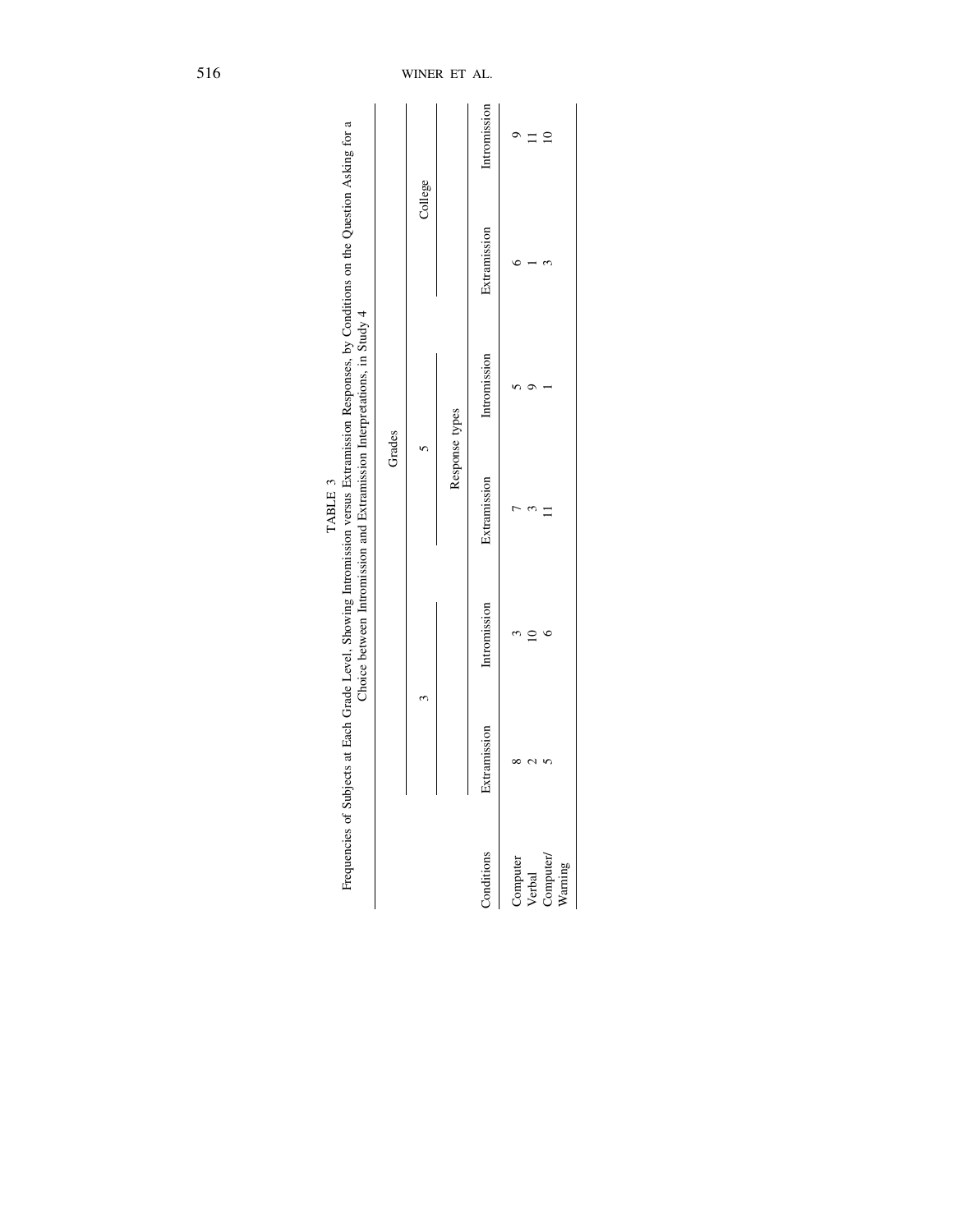response, only 10 gave the same response on the second trial. Clearly, neither children nor adults have a firmly grounded intromission notion. Further analyses showed that on trial 2, the most popular responses were the choices making reference to (A) input followed by output and (B) simultaneity of input and output.

What about subjects who selected the extramission choice on trial 1? They, too, abandoned the choice they had made on the first trial. Thus, only two third graders selected the pure extramission choice on trial 2. When we examined the distribution of responses among the various possible choices on question 2 we found a tendency for children to select the representations depicting, (A) input followed by output, and (B) simultaneity of input and output, the same interpretations that were selected by those who initially gave an intromission response to the first question. The college students who initially chose the graphic depicting only output rejected that choice on the follow-up question and were relatively evenly divided on the remaining items.

#### *Discussion*

The results of this study were quite unexpected. Although we had anticipated more intromission responses when subjects were tested with the verbal as opposed to the graphic items, we certainly did not expect a virtual total acceptance of intromission over extramission—especially given the results of Study 2, which showed a large number of extramission responses among the young children given the two-choice problem, and the results of Study 1, which showed that the verbal-graphic effect, although reliable, was not large. Clearly under conditions of purely verbal presentation there is a strong tendency for subjects of all ages to prefer a belief in intromission as opposed to extramission.

The magnitude of the effect can perhaps be put into perspective when we consider that we have conducted more than 20 studies, using a variety of techniques, and have always found strong evidence for extramission beliefs among children. Moreover, we have found it exceedingly difficult to change subjects' responses by use of experimental interventions. For example, college students have not made dramatic changes toward intromission beliefs as a function of having received lessons, readings, and tests on perception, in introductory psychology classes, and they have failed to change consistently as a function of having received readings on visual perception, immediately prior to our tests (Hedman, 1995; Winer, Cottrell, & Karefilaki, 1994).

The change in responses seen across trials deserves some comment. The fact that subjects who gave the extramission responses to trial one changed on trial 2, is not as significant as the change shown by those subjects who were intromissionists on the first trial. That is, the change shown by the extramissionists was from one type of extramission response to another, while the change shown by the initial intromissionists was from intromission to extramission.

The change demonstrated by the initial intromissionists is likely due to the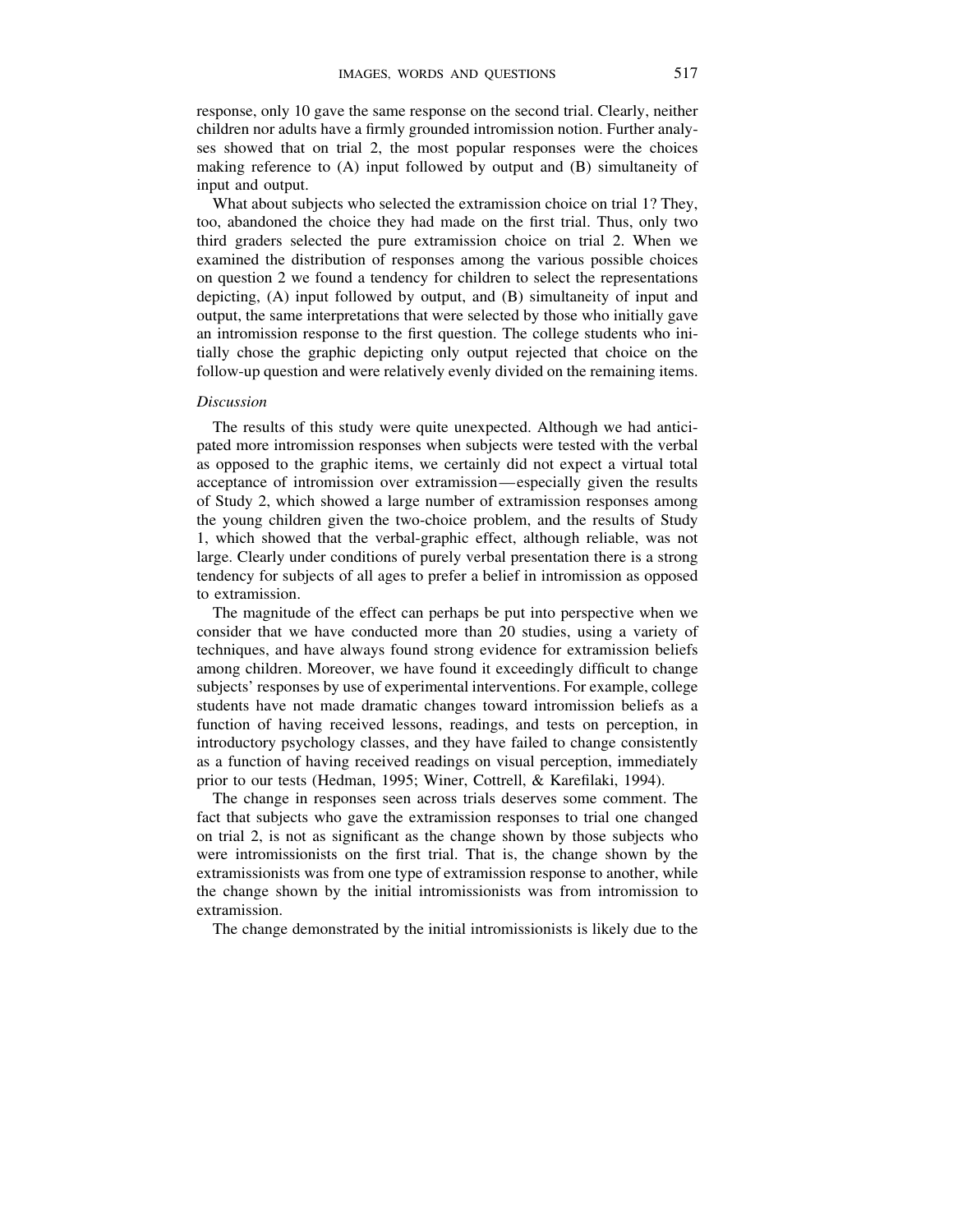fact that the non-intromission choices offered on the subsequent trial were more appealing to them than the simple non-intromission choice offered on trial one. That is, some of these choices might have provided a better fit with their concept of vision than the simple intromission or extramission response. Other factors might have been influenced their behavior as well. The fact that some choices in the questions were repeated might have suggested that subjects change their responses. There was also a statistically greater opportunity for an error on the second trial, which offered four, as opposed to the two, choices of trial one. The increased number of choices on the second trial perhaps tempted some subjects with a strategy of taking a middle of the road position, in which they could include mention of both options, i.e., allowing what might have appeared to be a safer bet. Finally, the increased number of choices might have confused some subjects.

It was surprising that there was practically no overall effect from the initial warning that the upcoming items would specifically ask about input versus output. In fact, at the fifth grade level the difference, although slight, was in the opposite direction from that predicted. There is no simple explanation for this outcome. Recall, however, that in past research older children sometimes demonstrated more extramission than younger children. There (see Winer, Cottrell, Karefilaki & Chronister, 1996) it was assumed that perhaps some cognitive sophistication was required for extramission. The fact that extramission interpretations seemed to be particularly strong among fifth graders given the advanced warning is thus consistent with the earlier findings.

Finally, the difference between questions with and without computer graphics in this study and in Study 1, complement findings using arrows to depict vision, in prior research. In fact, the results suggest that cues from the arrows did not yield more signs of extramission interpretations than the moving lines in the present research.

# GENERAL DISCUSSION

At least three main findings emerged from the present studies. To begin with, all three studies revealed some evidence of a decline in extramission and an increase in intromission responses across age, thus replicating previous findings. Second, the results demonstrated more technically correct intromission responses in the verbal versus the computer conditions. Third, the difference between the verbal and graphic presentations depended on the type of question asked. On items asking for a simple affirmation or denial of intromission or extramission, the difference, although significant, was slight, and it did not alter the developmental trend that occurred. Indeed, our initial interpretation of the difference between computer and verbal conditions of Study 1 was that the graphic and verbal presentations were almost interchangeable. For the questions that forced a choice between intromission and extramission responses, however, a dramatically different finding appeared. Here, on the graphic items we obtained particularly strong evidence for extramission interpretations in children, and, in comparison to findings from our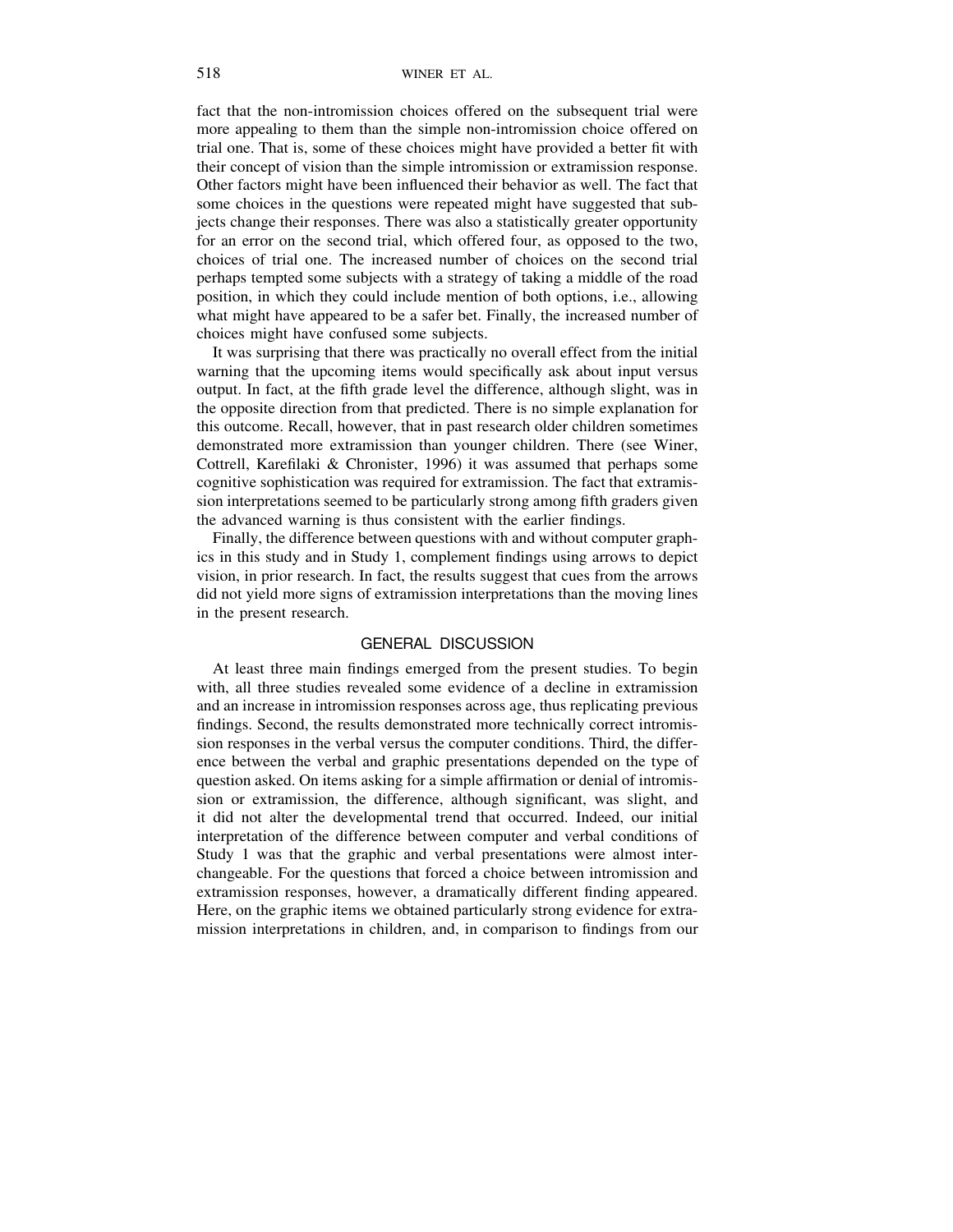other research, in adults as well. But, surprisingly, on the verbal items, the vast majority of subjects of all ages chose intromission, with no grade differences.

One major question that arises from the results is whether the forced-choice computer items enhanced extramission performance, or whether the forcedchoice verbal items increased intromission responses, or whether, in fact, both effects occurred. This question especially applies to the results of Study 3, which showed a striking difference between responses to the two types of item. While there is no conclusive way to answer this question based on the results of the studies in this report, a comparison of the outcome of Study 3 with findings from other studies (Cottrell & Winer, 1994; Winer, Cottrell, Karefilaki, & Chronister, 1996) or, indeed, with findings in Study 1, suggests that perhaps both types of response, intromission and extramission, were enhanced by the verbal and pictorial conditions, respectively. Consider, for example, that on the two-choice items, given to the youngest children, there was strong evidence for extramission in Study 2 and in the computer condition of Study 3, given without warning: a ratio of about 3 to 1. Results of other studies, on the other hand, often showed that young children were relatively evenly inclined to admit to intromission and extramission when asked questions on each possibility, requiring a ''yes'' or ''no'' answer (see Cottrell & Winer, 1994; cf. means of Study 1 in the present report). Similarly, on the two-choice item, in the verbal condition of Study 3, there were practically no extramission responses, whereas in other studies many children gave extramission interpretations.

One other central issue regarding the results should be addressed, namely, whether what appear to be extramission beliefs are an artifact of the question asked. The fact that the extramission response was virtually eliminated under one condition in Study 3 might be taken as evidence that children really are not extramissionists by nature. However, an intromission response on the two-part, forced-choice question in Study 3 did not necessarily mean that subjects were not also extramissionists, as was shown in their responses to the next question, which were almost unanimously extramissionist. Note, too, that there was considerable evidence for extramission beliefs on the last, purely verbal, trial in Study 2. Finally, as was noted in the introduction, prior research has demonstrated extramission interpretations under a variety of different question types and formats.

How then do we account for the effects? We have already mentioned one possible explanation of the bias for extramission under conditions of computer representation, namely, that the computer representation of extramission matches the subject's phenomenology of the outerdirected, orientational quality of vision. That is, phenomenologically, we experience ourselves as looking outward, at and toward objects, and this phenomenology of outerdirectedness might be related to the belief in emissions from the eye. The form of the relation could involve a syncresis in which the outward dynamics of the phenomenology of vision become fused and incorporated with the idea of extramission. The dynamic and directional quality of the outward moving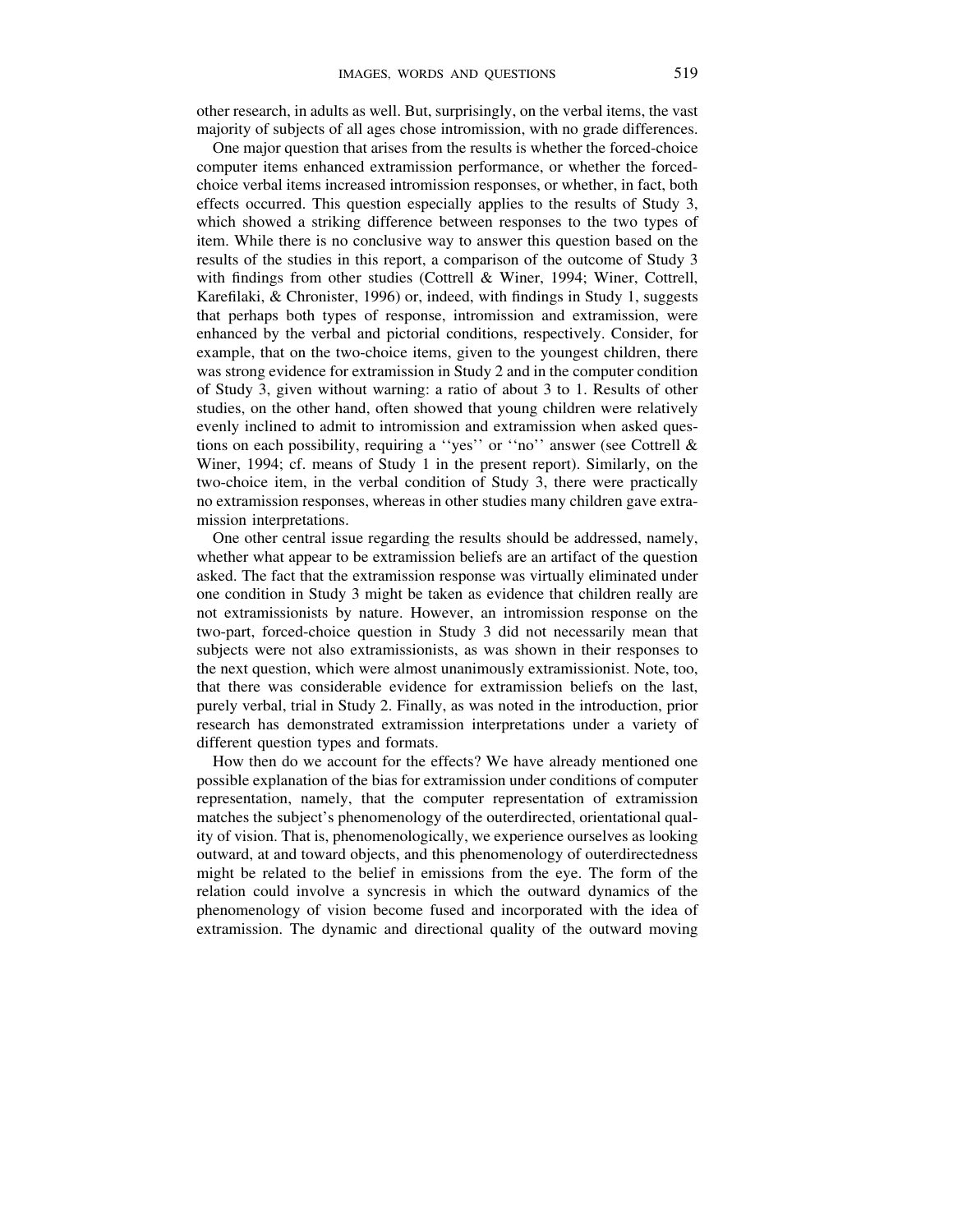lines in the graphic representations might underscore the phenomenology of the outerdirected quality of vision and thus promote this syncretic process. Another way of describing this process is to say that subjects might assimilate the directional or vectorial quality of their orientational experiences into their concept of visual output. Opposed to such an assimilative process is an understanding of vision that is based on information acquired through learning or education. Additional research, comparing drawing and verbal responses (Winer & Cottrell, 1995) supports this interpretation.

This explanation is compatible with the Wapner and Werner theory of perception (Wapner & Werner, 1957), with Werner's theory of development (Werner, 1948; Werner, 1957; Werner & Kaplan, 1963) and with the Werner and Kaplan (1963) theory of language and language development. The sensory-tonic theory of perception (Wapner & Werner, 1957) suggests a possible connection between perceived dynamic properties of objects and tonic or bodily states, and Werner's theory of development provides many instances of syncretic functioning, even among adults under certain conditions. Moreover Werner and Kaplan's (1963) theory of symbolization is based on the notion that dynamic, affective qualities of external referents are an essential character of the meaning of words. We are, perhaps, extending their theory in applying it to scientific interpretations as opposed to word meanings.

Our explanation assumes that graphics demonstrating visual output matched and highlighted the phenomenology of outerdirectedness and that the vectorial quality of outerdirectedness then possibly became fused or incorporated with the idea of extramission. It does *not* assume that subjects professing extramission might have directly interpreted their outgoing responses to mean any one of a number of aspects of outerdirectedness, such as orientation or line and direction of sight. That is, we are not maintaining that subjects simply supplanted the idea of extramission with the idea of directionality of vision, essentially misinterpreting or reinterpreting the question. If that were the case, subjects would not have believed in extramission, per se. Instead, what would have appeared to be an extramission response would really have only been a belief in, say, visual orientation.

It is inconceivable from the results of the three studies in this report, as well as from other studies we have conducted, that what appear to be extramission responses are simply beliefs about visual orientation. In responses to our follow-up questions many subjects have told us how emissions from the eye function to help us see. Also, each one of our questions explicitly referred to something going into or out of the eyes, and not to visual direction or orientation. Furthermore, many of our studies have included manipulations that should have influenced responses if subjects were simply interpreting our questions as just referring to, say, line of sight. Thus one condition of Study 3 explicitly forewarned subjects that the questions were specifically about whether something enters or leaves the eye. Subjects inclined to misinterpret the questions as referring to the orientational quality of vision should have benefited from the clarification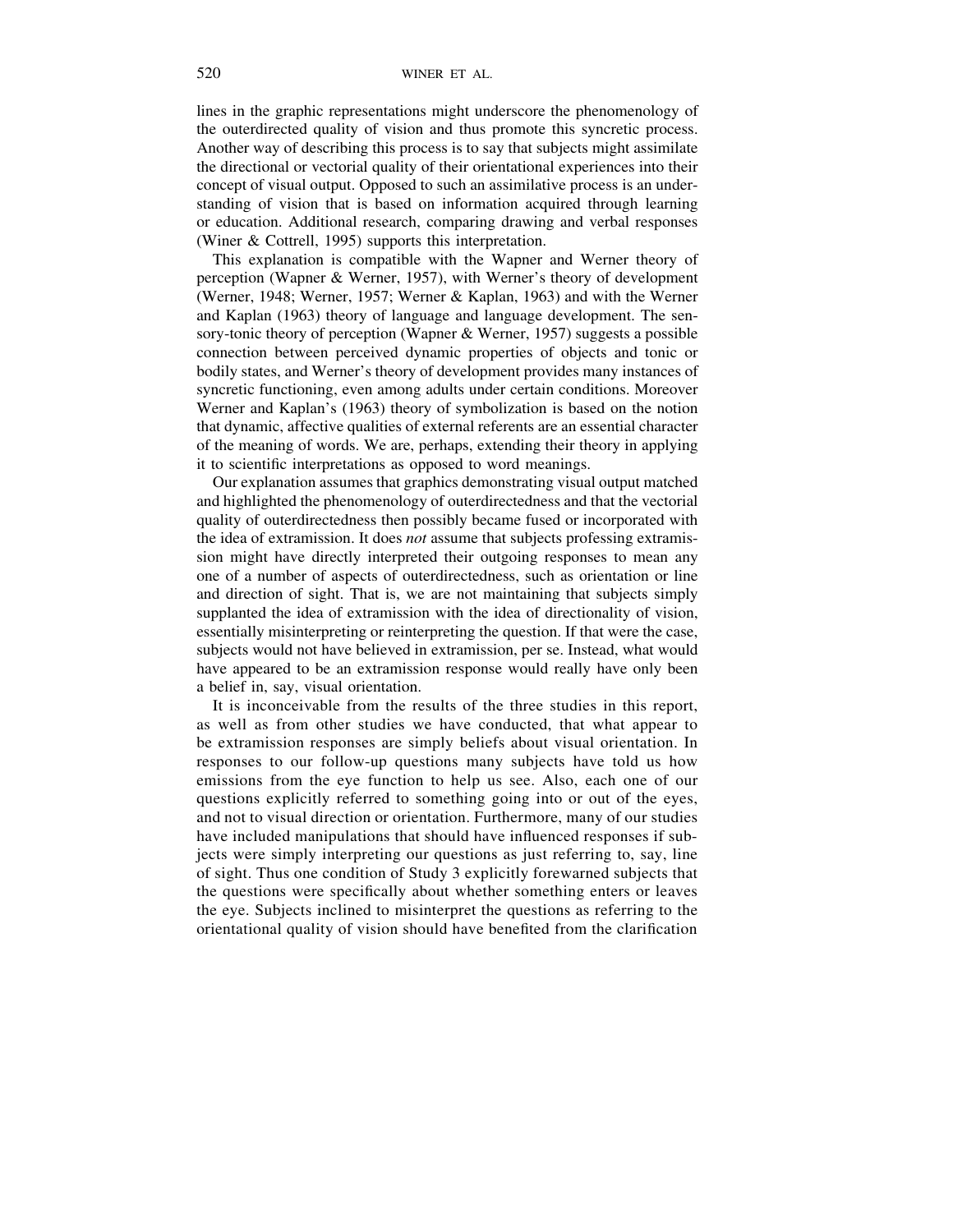inherent in the forewarning; the results showed that the difference, if any, was in the opposite direction. Also in pilot work for the present studies we have varied inclusion of the expression, "rays, waves or anything else,'' in our questions and have found the variation to have no effect. Again, subjects misinterpreting our questions to refer to something such as line of sight or orientation, should have been swayed from that misinterpretation when specific examples of types of input and output were mentioned. In short, we are arguing that the dynamics inherent in the outerdirectedness of vision match the dynamics of the extramission graphic and become syncretically incorporated into the meaning of extramission.

However, our results are also compatible with other interpretations. Consider Paivio's (see 1986, 1991a, 1991b, for recent summaries) dual coding model, which argues for two levels of representation, one based on what might be termed imagery, the other predominantly verbal. Here, it might be assumed that the impressions made by the computer graphics induced the subjects to reason in terms of images and perhaps to ignore knowledge that might have existed on a verbal-representational level. Paivio's model is also similar to our explanation in that it offers an account for the increased number of intromission responses under conditions of verbal questioning. It is possible that the purely verbal processing enables children or adults to tap into verbal concepts that have been learned, or perhaps even certain linguistic expressions, such as the ''the sun is in my eyes,'' that might have fostered intromission interpretations. However, this explanation must be considered as at least partially ad hoc, since it is not obvious from Paivio's theory that we should have expected a superiority of the verbal over the visual condition.

It is also possible that the demands of information processing affected performance. For example, the items presented with computer graphics required subjects to respond to verbal and pictorial information while the noncomputer items required only verbal processing. Possibly the difficulties inherent in integrating verbal knowledge and pictorial information provided a source of difficulty and did not allow subjects to access information that they might otherwise have used.

When considering the various interpretations, we should be mindful of potential limitations of the study. For example, this study presented subjects with response choices and did not use an open ended format. As was noted, in comparison to other research, the questions often presented the subjects with a number of choices, which in some instances, might have engendered confusion. In some instances, choices were repeated or seemed to be repeated, which might have suggested that subjects switch their responses. However, even with these limitations we remained surprised, if not shocked, by the number of adults, in particular, demonstrating extramission under certain conditions.

The results of this study have implications for several general issues. For example one question raised by the results concerns the relation between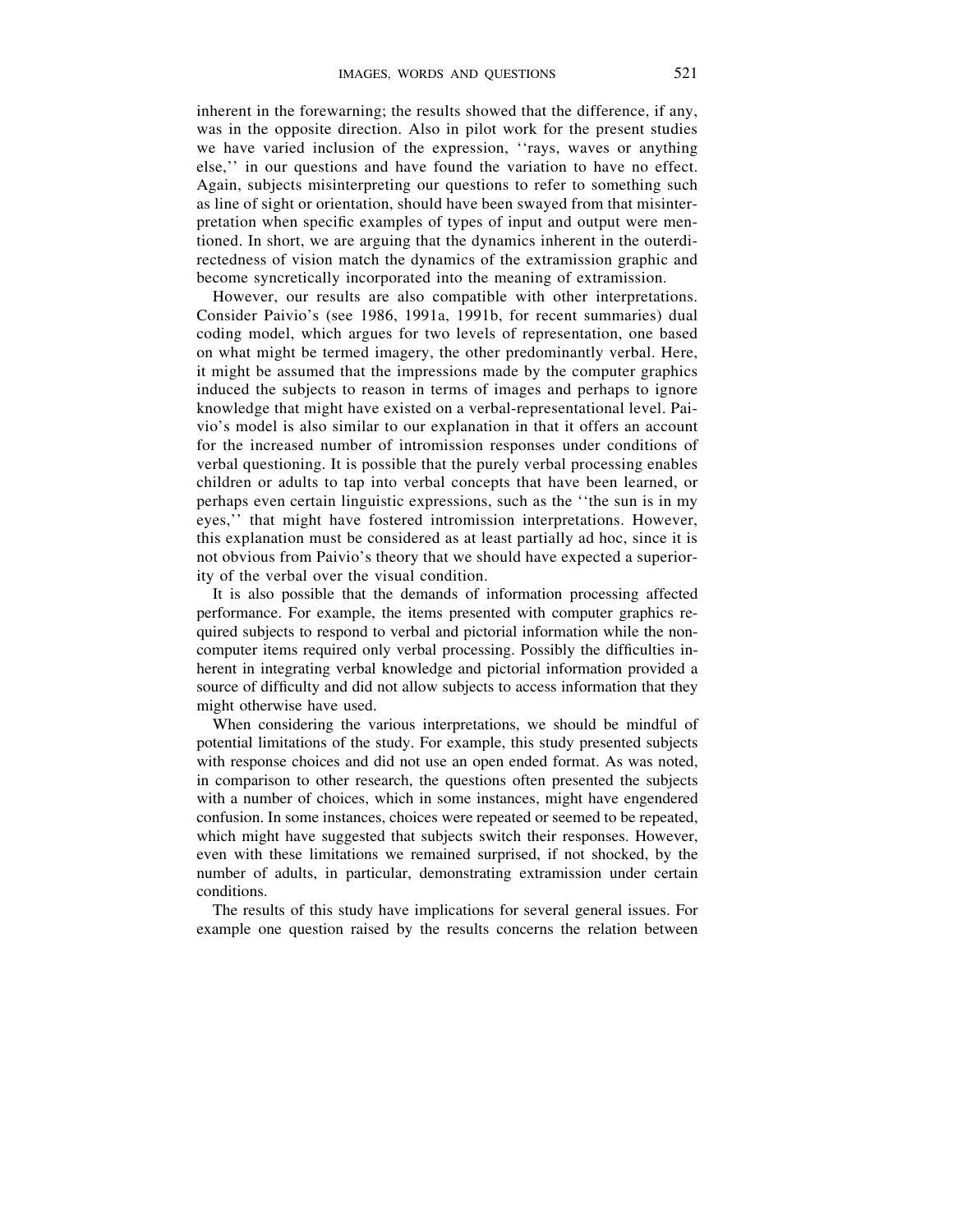explicit, formal beliefs that are a product of education, such as scientific theories of vision, and implicit beliefs that people might harbor. The results suggest a dynamic interplay between these types of understanding and raise the question of the conditions under which they interact, and the manner in which they are ultimately integrated.

The results also allow for the possibility that the mode of representing a phenomenon might affect one's understanding or belief about it. That is, understanding might be at least partially dependent on the type of representation or symbols employed, a contention that is in a general sense consistent with constructivist-representational theorists (e.g., Cassirer, 1953; Lakoff, 1987). It would be particularly interesting to demonstrate transfer effects from one mode to another, for such transfer would reveal a more enduring and widespread impact of representational mode on beliefs.

While the fact that type of representation influenced judgments is intriguing, what is particularly counterintuitive about our results is the direction of the effect and its implications. For example, the differences obtained seem to contradict long-standing traditions in both education and developmental psychology regarding the relative effectiveness of verbal versus pictorial types of representation. Educators have long held that pictorial presentation is an effective means of concretizing abstract concepts and thus of aiding understanding. Developmentalists have also generally assumed that pictorial or iconic representation is developmentally less advanced than verbal or symbolic forms of representation (Werner, 1948; Bruner, 1964). Even Paivio's model is based on research that usually shows higher levels of performance on tasks involving imagery as opposed to words, and supports the use of imagery to aid learning (see Paivio, 1980). Seldom has it been suggested that more abstract, verbal presentations might enhance the performance of young children, although one can find scattered references to such possibilities. Thus Wohlwill (1968) argued in one instance that purely verbal presentations of Piaget's class inclusion problem facilitated performance, ostensibly because it removed misleading cues inherent in the pictures, although his results were contested by Winer (1974).

There are at least three other areas in which the results of this study have general significance. First, they bring into question theories such as Carey's (1985; 1988), that liken cognitive development to changes in theories or belief systems. Carey's theory, in fact, argues for a similarity between some shifts in theories comprising cognitive development and paradigm shifts that have occurred in the history of science. The fact that beliefs in the present research seemed to change as a function of question structure and mode of presentation suggests considerable variations in interpretations or beliefs. This is not what one would expect from a change in beliefs that resembles a strong restructuring or a paradigmatic shift in thinking. That so many adults erred also suggests that what might appear to be an advanced theory may rather be the insertion of correct beliefs or bits of factual information into an older theory that contains profound misconceptions.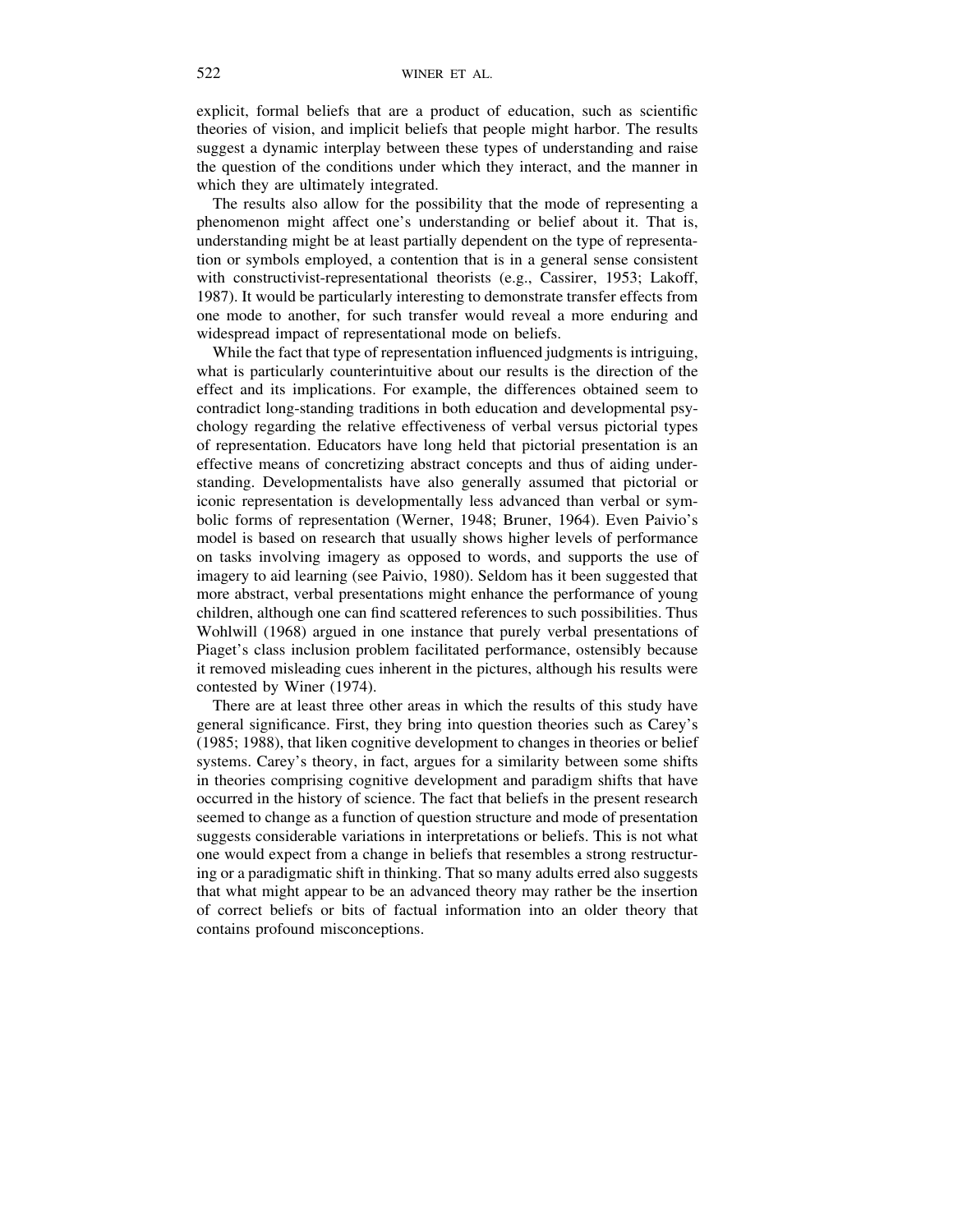Second, the results of this and of other intromission-extramission research relate to work on the theory of mind. Much of the theory of mind research has shown that young children are considerably more advanced in their reasoning about mental processes than psychologists had thought (see, for example, texts by Astington, Harris & Olson, 1988, or by Wellman, 1990, on theories of mind). This sophistication seemingly extends to knowledge about certain core aspects of visual perception (see Winer, 1991 for a review). The findings of intromission-extramission research document surprising shortfalls in the understanding of basic biological and psychological processes, not only among children, but also among adults. Certainly what the results demonstrate is that among adult subjects, who should have formal and explicit knowledge of perception, what appear to be naive and intuitive notions of perception remain very compelling.

Finally, when we consider the large literature on misconceptions in science (see, Chinn & Brewer, 1993; Helm & Novak, 1983; Vosniadou & Brewer, 1987) the results of the present study are of particular relevance since they suggest that the misunderstandings of children and adults depend on the medium of representation. We know of no other instances in which apparently dramatic differences in beliefs have emerged as a function of the type of symbol employed.

#### **REFERENCES**

- Astington, J. W., Harris, P. L., & Olson, D. R. (Eds.) (1988). *Developing theories of mind.* Cambridge: Cambridge Univ. Press.
- Bruner, J. S. (1964). The course of cognitive growth. *American Psychologist,* **19,** 1–15.
- Carey, S. (1985). *Conceptual change in childhood.* Cambridge, MA: MIT Press.
- Carey, S. (1988). Reorganization of knowledge in the course of acquisition. In S. Strauss (Ed.), *Ontogeny, phylogeny and historical development* (pp. 1–27). Norwood, NJ: Ablex.
- Cassirer, E. (1953). *The philosophy of symbolic forms, Vol. 1.* New Haven: Yale University Press.
- Chinn, C. A., & Brewer, W. F. (1993). The role of anomalous data in knowledge acquisition: A theoretical framework and implications for science instruction. *Review of Educational Research,* **63,** 1–49.
- Cottrell, J. E., & Winer, G. A. (1994). Development in the understanding of perception: The decline of extramission perception beliefs. *Developmental Psychology,* **30,** 218–228.
- Cottrell, J. E., Winer, G. A., & Smith, M. C. (1996). Beliefs of children and adults about feeling stares of unseen others. *Developmental Psychology,* **32,** 50–61.
- Eaton, J. F., Anderson, C. W., & Smith, E. L. (1984). Students' misconceptions interfere with science learning: Case studies of fifth-grade students. *The Elementary School Journal,* **84,** 365–379.
- Guesne, E. (1984). Children's ideas about light. In E. J. Wenham (Ed.), *New trends in physics teaching* (Vol. 4, pp. 179–192). Paris: UNESCO.
- Guesne, E. (1985). Light. In R. Driver, E. Guesne, & A. Tiberghien (Eds.). *Children's ideas in science* (pp. 10–32). Philadelphia: Open University Press.
- Helm, H., & Novak, J. D. (Eds.). (1983). *Proceedings of the International Seminar: Misconceptions in Science and Mathematics.* Ithaca, NY: Cornell University.
- Hedman, K. E. (1995). *College students' beliefs about vision: Effects of learning experiences.* Unpublished honor's thesis, Ohio State University.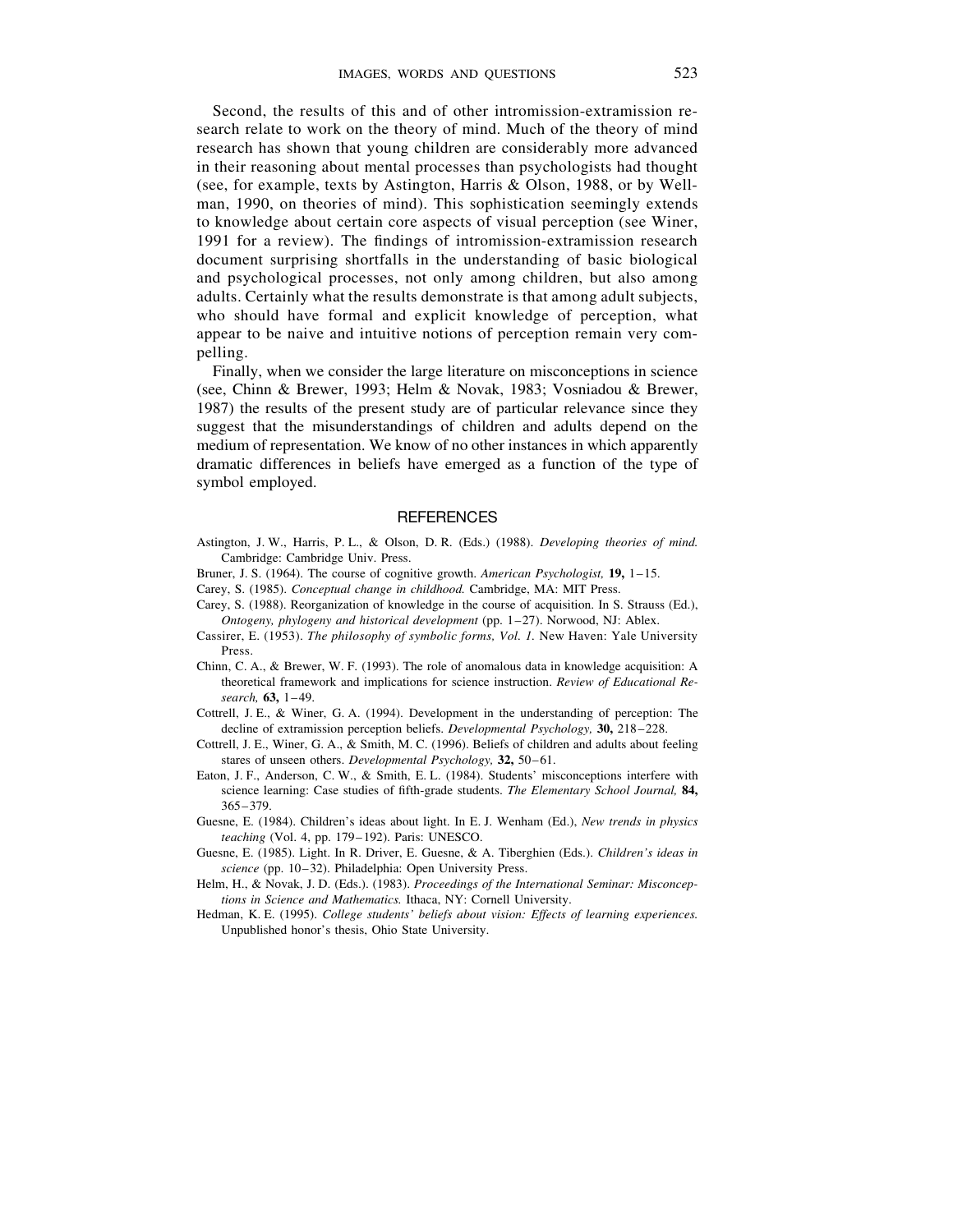- Kaiser, M. K., McCloskey, M., & Proffitt, D. R. (1985). The development of beliefs about falling objects. *Perception and psychophysics,* **38,** 533–539.
- Kaiser, M. K., McCloskey, M., & Proffitt, D. R. (1986). Development of intuitive theories of motion: Curvilinear motion in the absence of external forces. *Developmental Psychology,* **22,** 67–71.
- Lakoff, G. (1987). *Women, fire and dangerous things: What categories reveal about the mind.* Chicago: University of Chicago Press.
- Lindberg, D. C. (1976). *Theories of vision from al-Kindi to Kepler.* Chicago: University of Chicago Press.
- Lindberg, D. C. (1992). *The beginnings of Western science: The European scientific tradition in philosophical, religious and institutional context, 600 B.C. to A.D. 1450.* Chicago: University of Chicago Press.
- McCloskey, M. (1983). Intuitive physics. *Scientific American,* **284,** 122–130.
- McCloskey, M., & Kargon, R. (1988). The meaning and use of historical models in the study of intuitive physics. In S. Strauss (Ed.), *Ontogeny, phylogeny and historical development* (pp. 49–67). Norwood, NJ: Ablex.
- Meyering, T. C. (1989). *Historical roots of cognitive science: The rise of a cognitive theory of perception from antiquity to the nineteenth century.* Dordrecht: Kluwer Academic Publishers.
- Paivio, A. (1980). Imagery as a private audiovisual aid. *Instructional Science,* **9,** 295–309.
- Paivio, A. (1986). *Mental representations: A dual coding approach.* New York: Oxford University Press.
- Paivio, A. (1991a). Dual coding theory: Retrospect and current status. *Canadian Journal of Psychology,* **45,** 255–287.
- Paivio, A. (1991b). *Images in mind: The evolution of a theory.* London: Harvester Wheatsheaf.
- Piaget, J. (1929/1969). *The child's conception of the world.* Totowa, NJ: Littlefield, Adams & Co.
- Piaget, J. (1971). *Les explications causales.* Paris: Presses Universitaires de France.
- Piaget, J. (1974). *Understanding causality.* New York: Norton.
- Piaget, J., & Lannoy, J. de. (1971). *La projection de la lumière et de la chaleur*. (Referenced in Piaget, 1971).
- Piaget, J., & Papert, A. (1971). La vision et la lumière. (Referenced in Piaget, 1971).
- Strauss, S. (Ed.). (1988). *Ontogeny, phylogeny and historical development.* Norwood, NJ: Ablex.
- Vosniadou, S., & Brewer, W. F. (1987). Theories of knowledge restructuring in development. *Review of Educational Research,* **57,** 51–67.
- Vosniadou, S., & Brewer, W. F. (1992). Mental models of the earth: A study of conceptual change in childhood. *Cognitive Psychology,* **24,** 535–585.
- Wapner, S., & Werner, H. (1957). *Perceptual development: An investigation within the framework of sensory-tonic field theory.* Worcester, MA: Clark University Press.
- Wellman, H. (1990). *The child's theory of mind.* Cambridge, MA: MIT Press.
- Werner, H. (1948). *The comparative psychology of mental development.* New York: International Universities Press.
- Werner, H. (1957). The concept of development from a comparative and organismic point of view. In D. B. Harris (Ed.), *The concept of development. An issue in the study of human behavior* (pp. 125–148). Minneapolis: University of Minnesota Press.
- Werner, H., & Kaplan, B. (1963). *Symbol formation: An organismic-developmental approach to language and the expression of thought.* New York: John Wiley & Sons.
- Winer, G. A. (1991). Children's understanding of perception and perceptual processes. In. R. Vasta (Ed.), *Annals of child development* (pp. 177–213). London: Jessica Kingsley Publishers.
- Winer, G. A., & Cottrell, J. E. (in press). *Effects of drawing on directional representations of the process of vision. Journal of Educational Psychology*.
- Winer, G. A., & Cottrell, J. E., & Karefilaki, K. (1994). *Extramission perception beliefs: Effects*